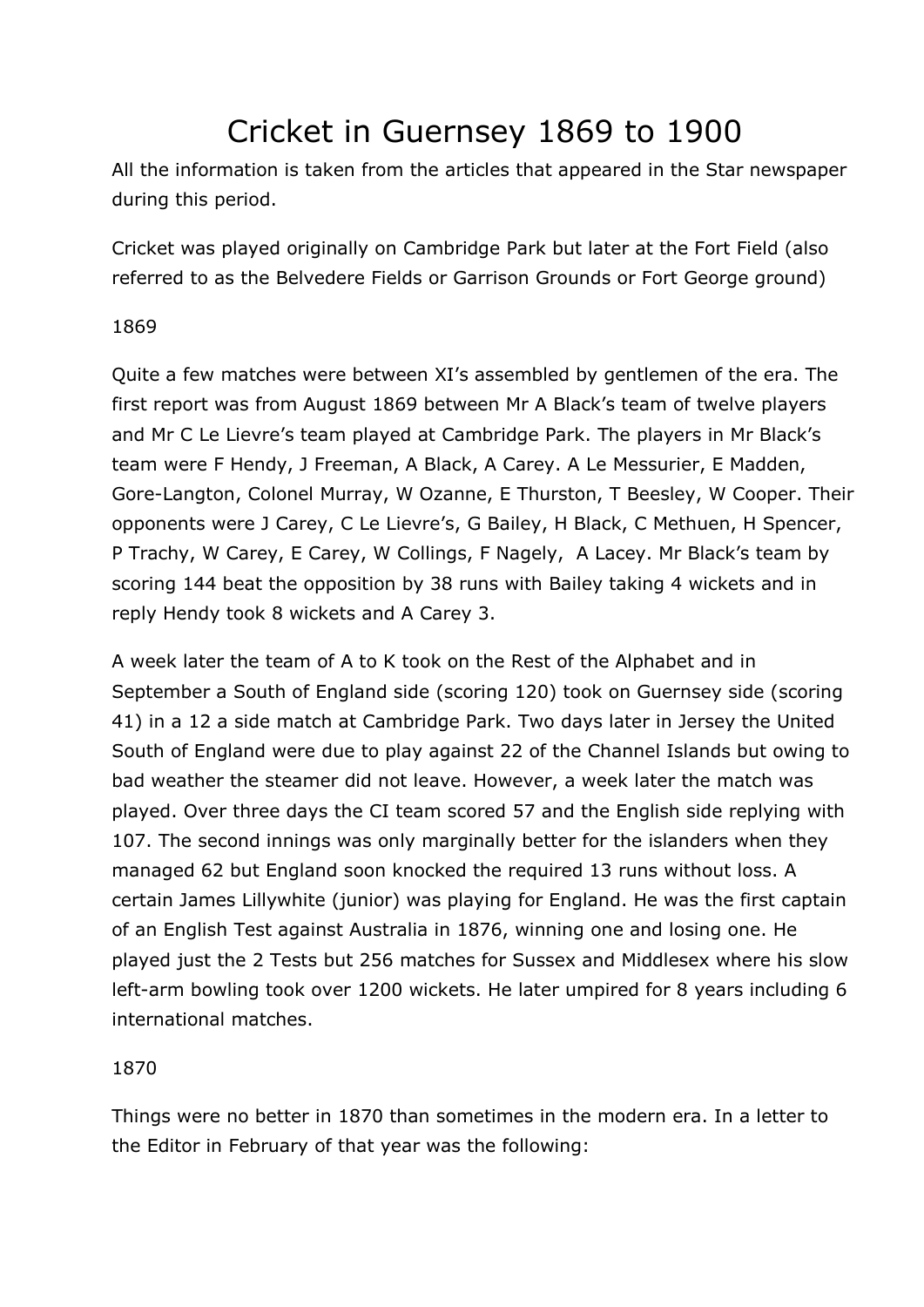"It was never intended that Cambridge Park should be invaded by hosts of cricketers during the summer months, not only in the afternoon, but late in the evening as well, and the sooner this is put a stop to the better".

On 19th April the Island team (98) played Elizabeth College (154) at Cambridge Park, the first match of the season.

The Inter-Insular has produced its moments but on 31st May Thomas Fowler, labourer, was produced (in court) by Assistant Constable Flambé, charged with having used insulting language to one of the gentlemen engaged in the cricket match between Victoria College and Elizabeth College which was played on the New Ground on Saturday last. It was deposed that in the course of the day he interrupted the game several times and insulted some of the players. He was sentenced to pay 10 shillings or be imprisoned for a week.

To indicate teams playing at that time the Royal Artillery (144) played the 17th Regiment (28 and 42) on the Garrison Ground in June and in the same article it was reported that the Island CC (118) played Elizabeth College (77, with Braybrooke taking 5 wickets). A week later the North played the South (one of at least 4 games between them) at Cambridge Park.

1871

Article 30th March about New Ground.

In April the Douzaine settled the dispute about playing cricket in Cambridge Park when they allowed it to be played after 1pm. A week later Elizabeth College (165) beat St John's Club (87 and75) at Cambridge Park. Other teams to play there included the Garrison, the Island CC, and various Regiments.

In July a team representing Guernsey went on tour to Hampshire. In the first game Winchester College (196) beat Guernsey (62), and in the second game Guernsey scored 81 and 121 with South Hants scoring 77.

On 20th July the Guernsey Cricket Club (GICC) scored 125 and 15 for 0 to beat the Jersey Cricket Club (JICC) who mustered 33 and 105 at the Fort George Ground.

At the end of August an irate resident wrote a letter to the Editor: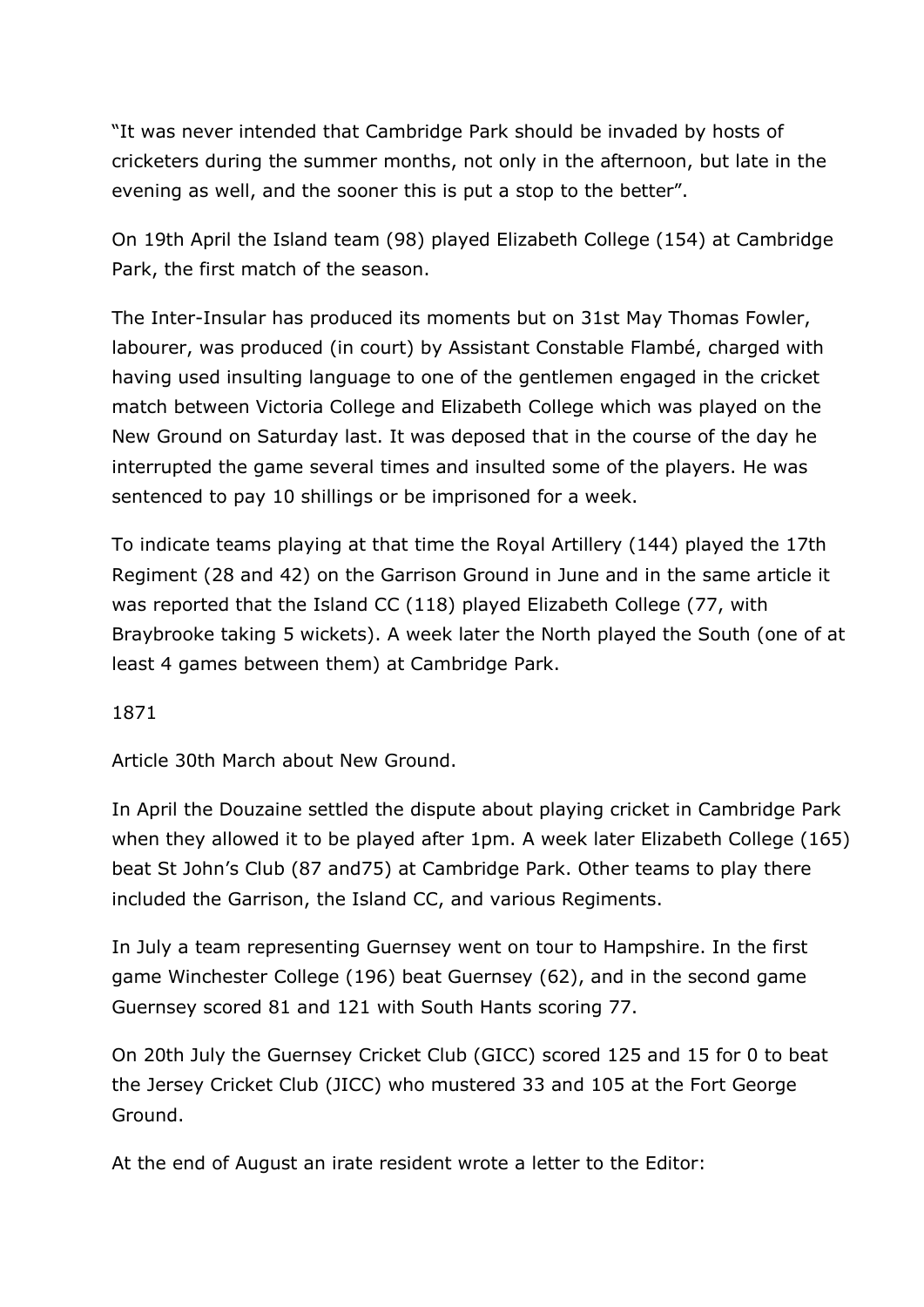Sir, I have just heard that our boys' cricket match, Guernsey College v Jersey College, is this year removed from Cambridge Park. May I enquire brought your columns why this is? For many reasons this match has been a great pleasure to all parties connected with our College, and as they are now drawn up the hill to an exposed place (suspect this meant Fort Field) to their great inconvenience of those who take an interest in cricket and to the great disadvantage of the boys. I think it is time that the Parish should be consulted and their opinions taken rather than allow a few prejudiced persons to have all their own way.

Yours obediently, Resident.

It was further continue two days later with another letter:

Sir, I quite grew with your correspondent 'A Resident' when on the question of playing cricket on the New Ground, he observes that it is time the parish should be consulted and their opinion taken, rather than allow a few prejudiced persons to have all their own way. No doubt a few loud talking persons have had too much of their own way and it is quite time adult cricket matches should be played somewhere else than Cambridge Park. Two fatal accidents from cricket balls have recently occurred in England and at least there has been one narrow escape from injury here. The New Ground was intended for the exercise of the militia, a promenade for the inhabitants generally and a place of recreation for boys, whether from the College or other schools play at ball or cricket and I am not aware they are interfered with, but it is quite an infernal thing when you see the class of individuals who have lately more or less appeared to have the right to monopolize the place for themselves.

'A Resident' is probably one of the ones who would like to hold the keys of the gates and exclude everybody but some half dozen College boys and a number like himself. Why does not 'A Resident' combine with the residents and do the thing respectably. Providing a field for the exclusive use of all those who take an interest in cricket. Are they supposed to be too poor or too parsimonious? I have once or twice heard tall talk about the island – a painful sort of threat mentioned casually to a friend of mine who has a fair knowledge of things in general and has assured me he was of the opinion it would not in any way affect the census of 1881.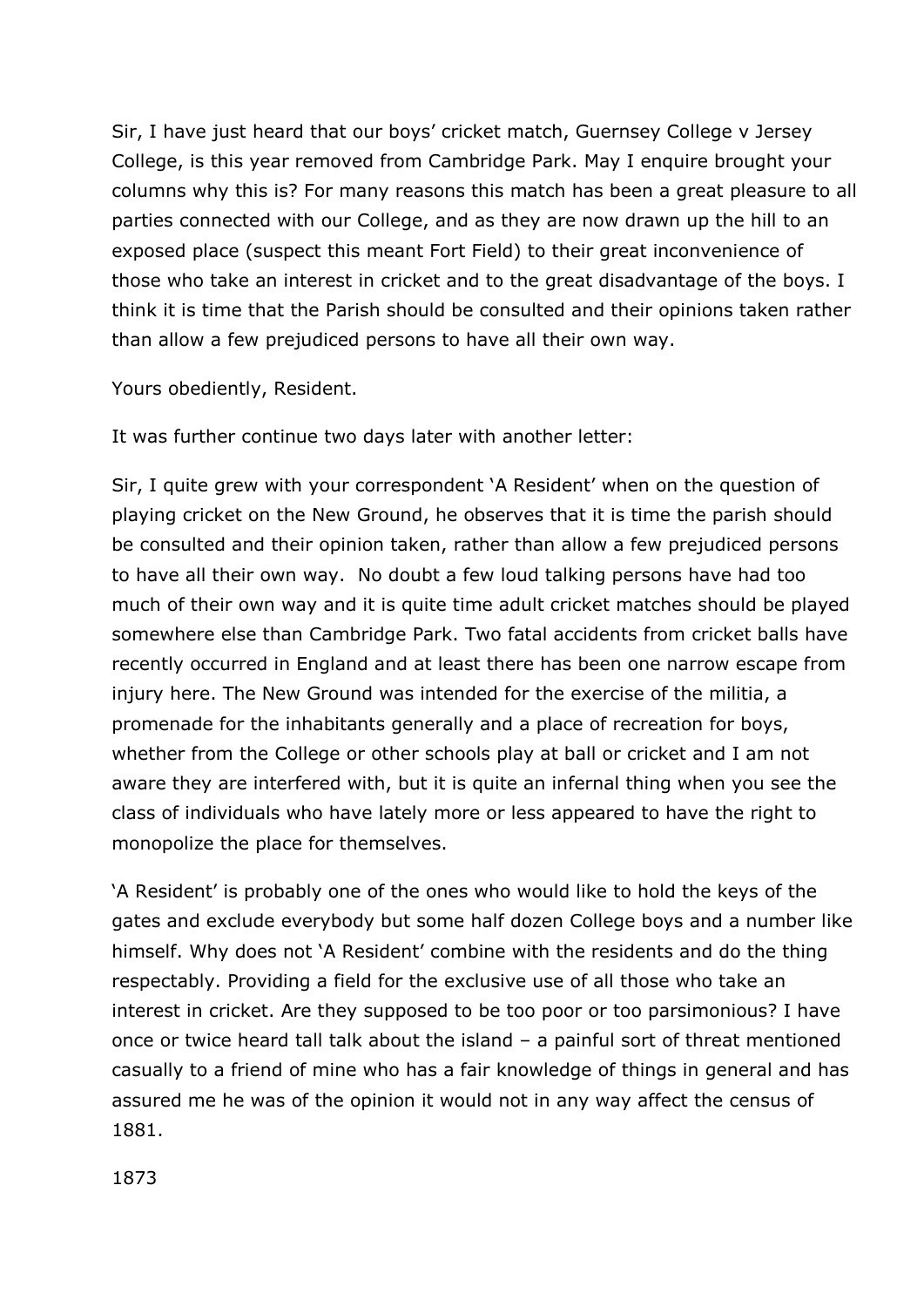There are a few references to cricket matches played in this year. Teams mentioned were:

Guernsey CC, Artillery, 9th, 15th and 84th Regiments, St John's CC playing at Fort Field and Cambridge Park.

In May Elizabeth College scored 86 and 60 against Victoria College who amassed 274 to win easily. Harrison from Elizabeth College took 6 wickets.

1874

Opposition to cricket was still evident with another letter to the Editor in July.

Sir, I am sorry to hear that the opposition (unintelligible if not malevolent) to cricket on the New Ground has been renewed. There are but few outdoor amusements in Guernsey and it is important that the number of these should not be curtailed. Moreover it should be remembered that cricket affords pleasure not only to the comparatively few players but also to an indefinite number of lookerson. As to danger, I need hardly say that it exists only in the imagination of the ignorant; it is certainly possible that accidents may occur at cricket but I have yet to learn in what amusement or business of life accidents may not occur. Destitute of public open spaces as Guernsey is the banishment of cricket from the New Ground simply means its extinction from the island, save in so far as the military authorities more wise and merciful than the civil, may make it welcome on the Fort Ground, remote, treeless and unsheltered. It is however matter of notoriety that this last interference is owing, not to the civil authorities themselves, but to the action of an individual. It's surely lamentable that the amusement and welfare of large classes if the community should be at the mercy of the responsible caprice of a possibly foolish or churlish Bumble.

I am yours obediently, George Stainsbury

Two days later there was a reply.

Sir, As the letter signed George Stainsbury in your issue last Tuesday is calculated to mislead your readers I venture, after due enquiry, to state what has really taken place, and I find that cricket from being forbidden on Cambridge Park is allowed to be played there five afternoons out of six, the cricketers merely being asked not to play from 3 till 5 o'clock every Saturday afternoon, whilst the military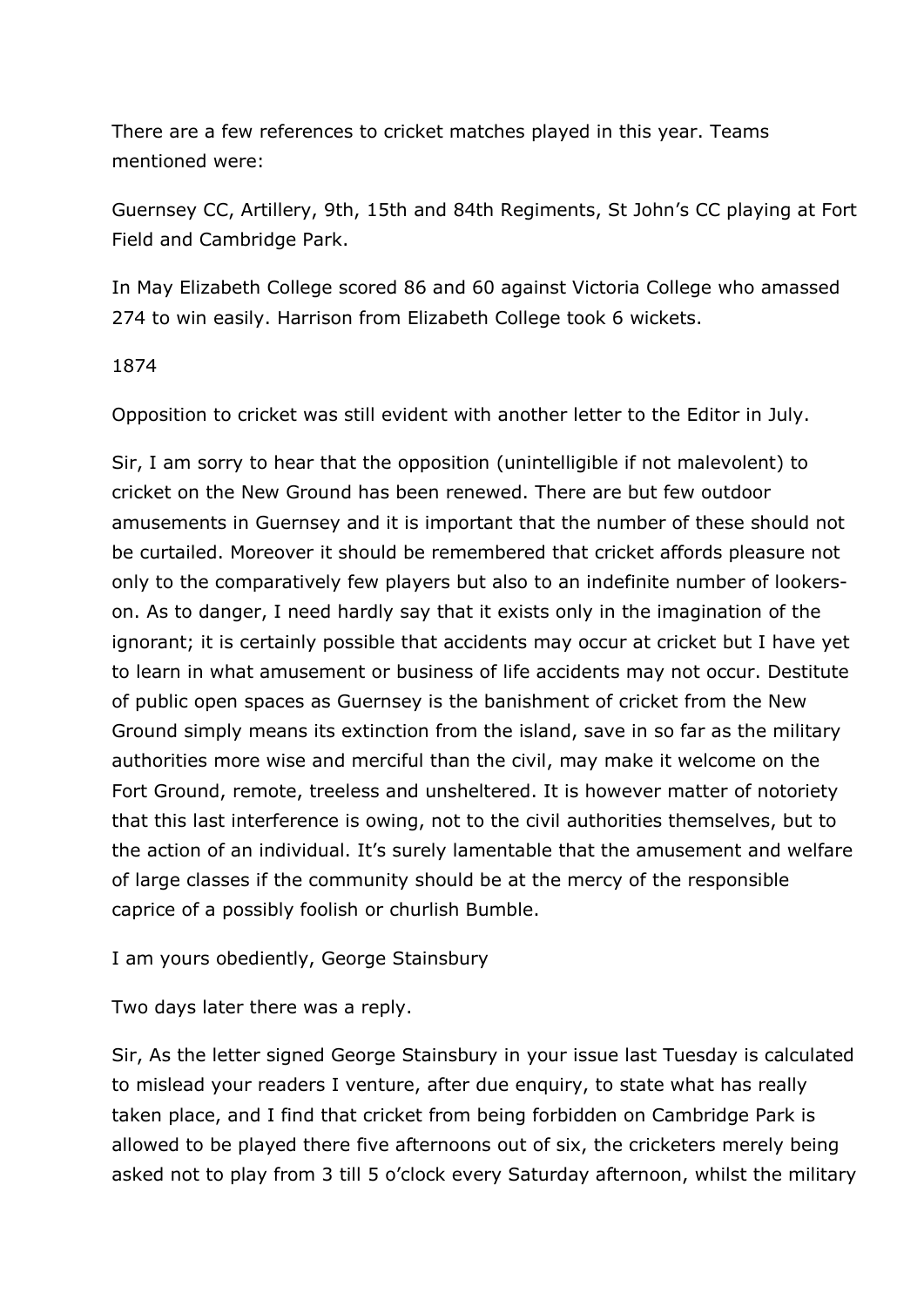band performs in the Park which then is crowded with listeners of all ages. Surely common sense tells one that this simple and very necessary prohibition will not have the terrible consequences predicted by George Stainsbury of driving cricket out of the island.

The civic authorities and those deputed by them are quite right to see the lives of the many are not endangered by the games of the few. So long as the cricketers condescend to make use of one of the few public and open spaces in Guernsey so long must they condescend to bow to the authority which regulates the affairs of this public ground. And George Stainsbury as a teacher of youth would do far better not to waste his time in finding fault with those who exercise their authority for the good of the publication at large it should rather try to inculcate the old precept, too often lost sight of in these modern days, to show respect to the authorities that be.

# 1875

In the summer there were references to games being played on Cambridge Park and Fort Field between North and South, the Guernsey Cricket Club against St John's CC, the Garrison and various Regiments.

In August it was reported that the match between the Guernsey and the Jersey elevens had been postponed but gave no additional reason as to why.

The Elizabeth College sports were always held at the Fort Field.

# 1877

On June an article appeared concerning Elizabeth College sports. 'The interest displayed by the public generally in all that concerns Elizabeth College would if no other evidence had been forthcoming have been fully proved by the large concourse of persons of the highest respectability which yesterday flocked up to the Fort cricket field to enjoy the annual sports. The pleasures of yesterday being therefore still fresh in the minds of our readers, this may not be an inopportune moment to select for drawing attention to a pressing need which has far many years hampered the energies of the College – we mean the want of a Cricket Ground.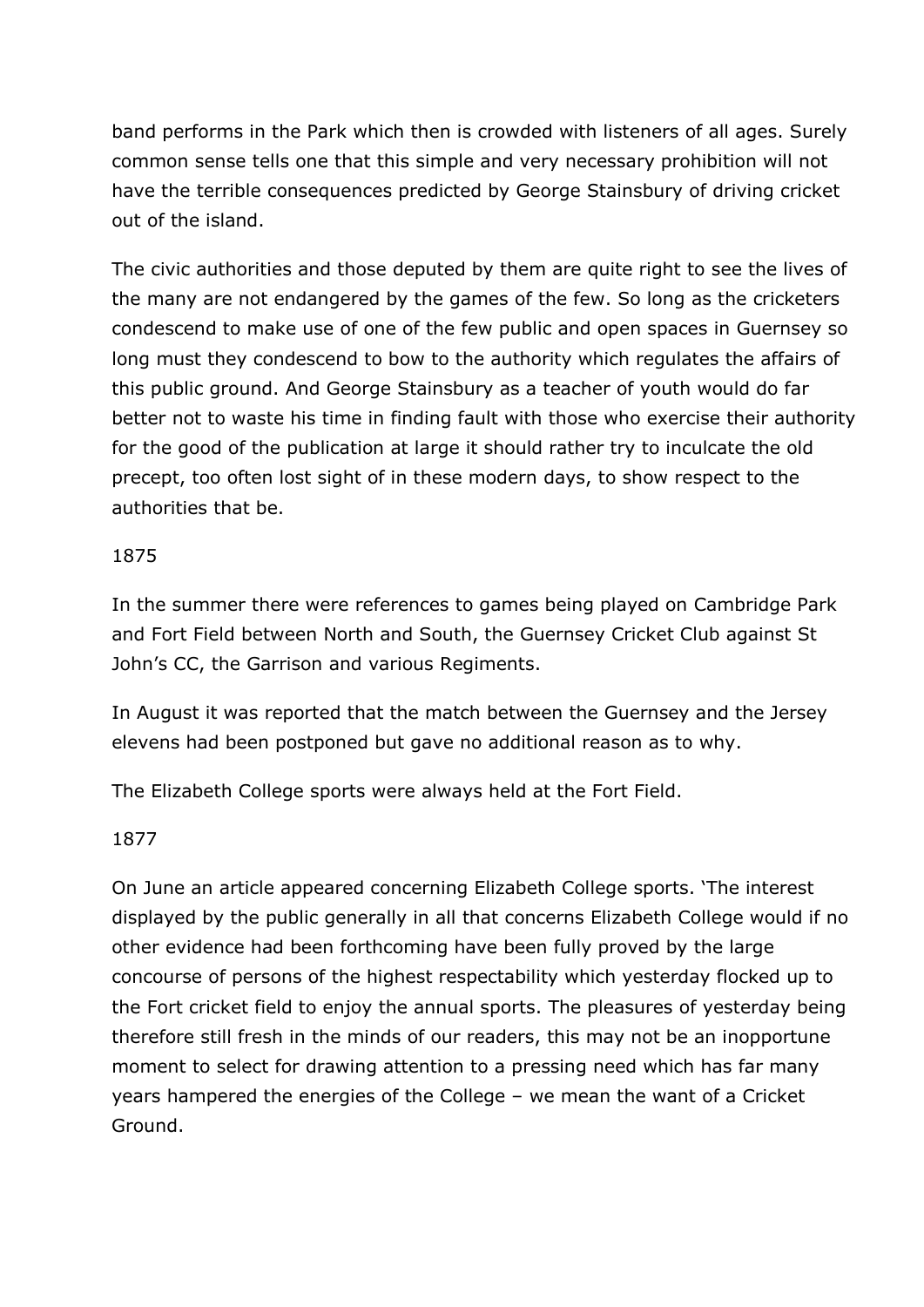This was the first reference of a cricket ground for the College which as is corded a long draw out affair.

In October 'the old pump in the cricket field at Fort George, formerly used for the purpose of supplying the barracks with water, is being replaced by a windmill. A large tank has been built on a higher elevation than the cisterns in the Fort. This will be filled by means of the windmill and will keep a continuous supply of water in the barracks without hard labour.'

# 1879

In May the first match of the season took place at Cambridge Park between the Island and the St John's Club.

Also during the season there were matches involving Elizabeth College, Victoria College, the 22nd, 107th, 87th and 64th Regiments, the Garrison, Alderney and the Royal Artillery. The Elizabeth College v Victoria College was held over two days and of two innings per side.

Under the headline "A cricket ground for Elizabeth College" the article went on 'We are glad to find that at least an energetic effort is to be made to secure a cricket ground for Elizabeth College as was duly advocated by Dr Magrath and other old Elizabethans at the last prize distribution. When this plan of proceedings is settled we feel quite sure there will be plenty of OEs come to the rescue'

# 1881

During the year there was an argument via letters to the Editor about raising money for a ground against a laboratory. There was a long way to go yet.

# 1882

In early February a committee had been set up by Elizabeth College to try to raise money.

'The committee appeal in the first instance to all OEs soliciting their hearty cooperation and active support in providing funds for two most pressing wants.

1. Racket and Fives court. 2. Cricket ground. Looking at the large number of wealthy and distinguished individuals connected with the past history and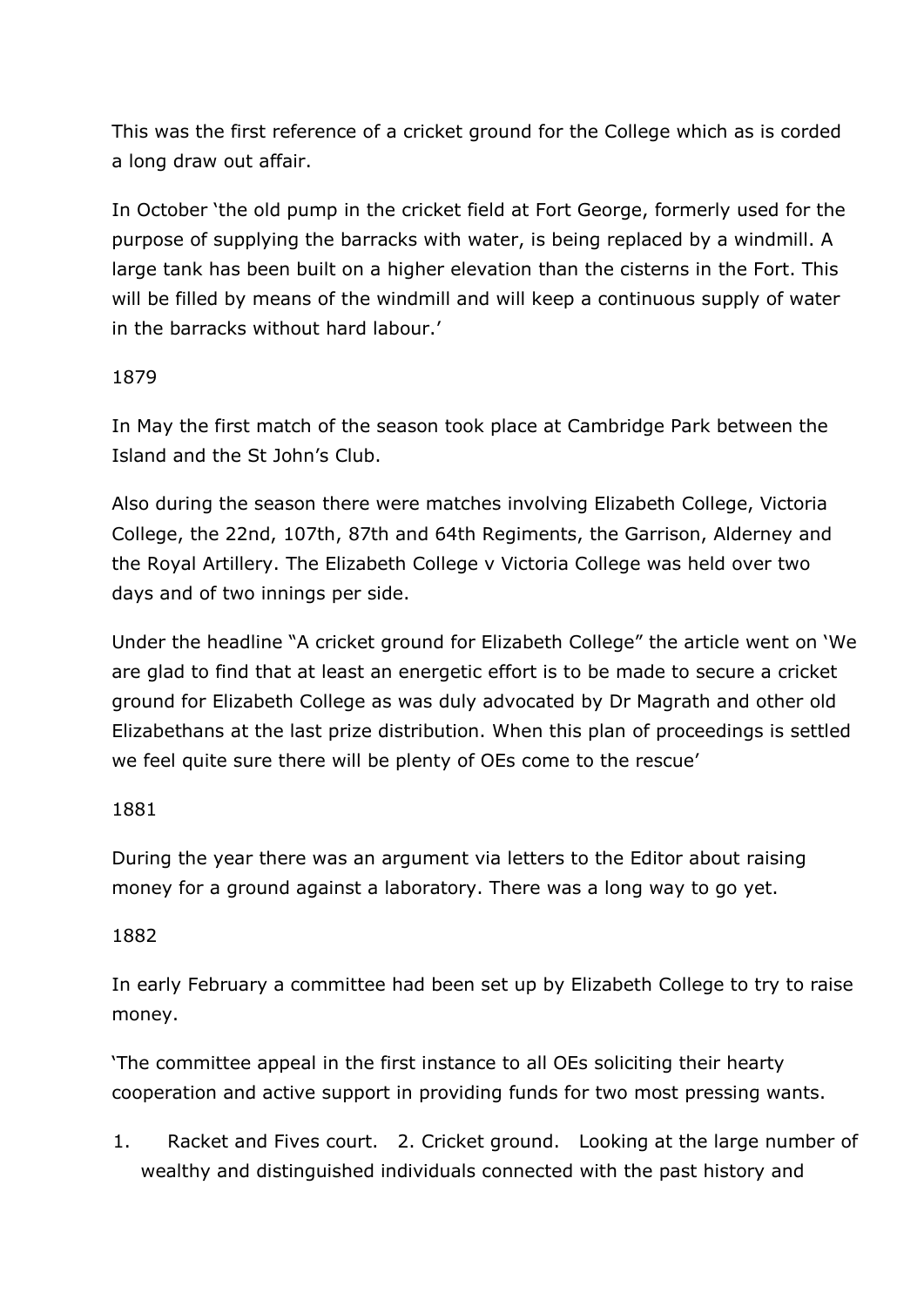doubtless interested in the future prosperity of the College there ought to be no serious difficulty in promptly carrying out these objects. On 7th February a subscription list was opened and £216 was paid into the New Bank. The Bailiff (Sir Peter Stafford) contributed £1, the Dean of Guernsey 5 guineas, and the Lieutenant Governor (Nelson) 5 guineas. The highest contribution was 10 guineas.

In March a subsequent list revealed that the total was now £340 19s 9d with all subscribers being listed with the amounts.

In May the total was up to £388 19s 9d the collectors being Frank Carey and J T R de Havilland.

By June at prize giving it was stated that £500 had been raised but that a further £1000 was still needed. During the speeches given it was said that it was no fault of the school that cricket was rather at a discount. There was no proper playground and no suitable cricket field suitable for the game. Mrs Mainguy' gave £1000 for the new gymnasium. The Principal, Rev J Oates, trusted that Mrs Mainguy's liberality would stimulate some of the many rich folk in Guernsey to come forward, not with a subscription of £5 or £10 but with far larger sums.

#### 1883

In February after the completion of the new gymnasium it is now to be hoped that a final effort will be made to secure the cricket field for which funds have already been so liberally subscribed.

Of all the cricket matches that were played there were always games arranged between elevens of gentlemen. 'In the September the second match came off on Mr de Sausmarez's ground and proved an easy win for the home team. Mr de Sausmarez XI scored 66 and in reply Mr Miller's XI scored 9 (H Rowley 5wickets) and 7 (F Rowley 8 wickets).'

In the middle of the month a letter appeared in the Star.

Sir, From reading your able reports of the matches played at Guernsey between the local club (Guernsey) and the St John's Club no-one can doubt for a moment but that the latter are greatly superior considering the size of the two places, this is much to be regretted and the cause should be seen into and if possible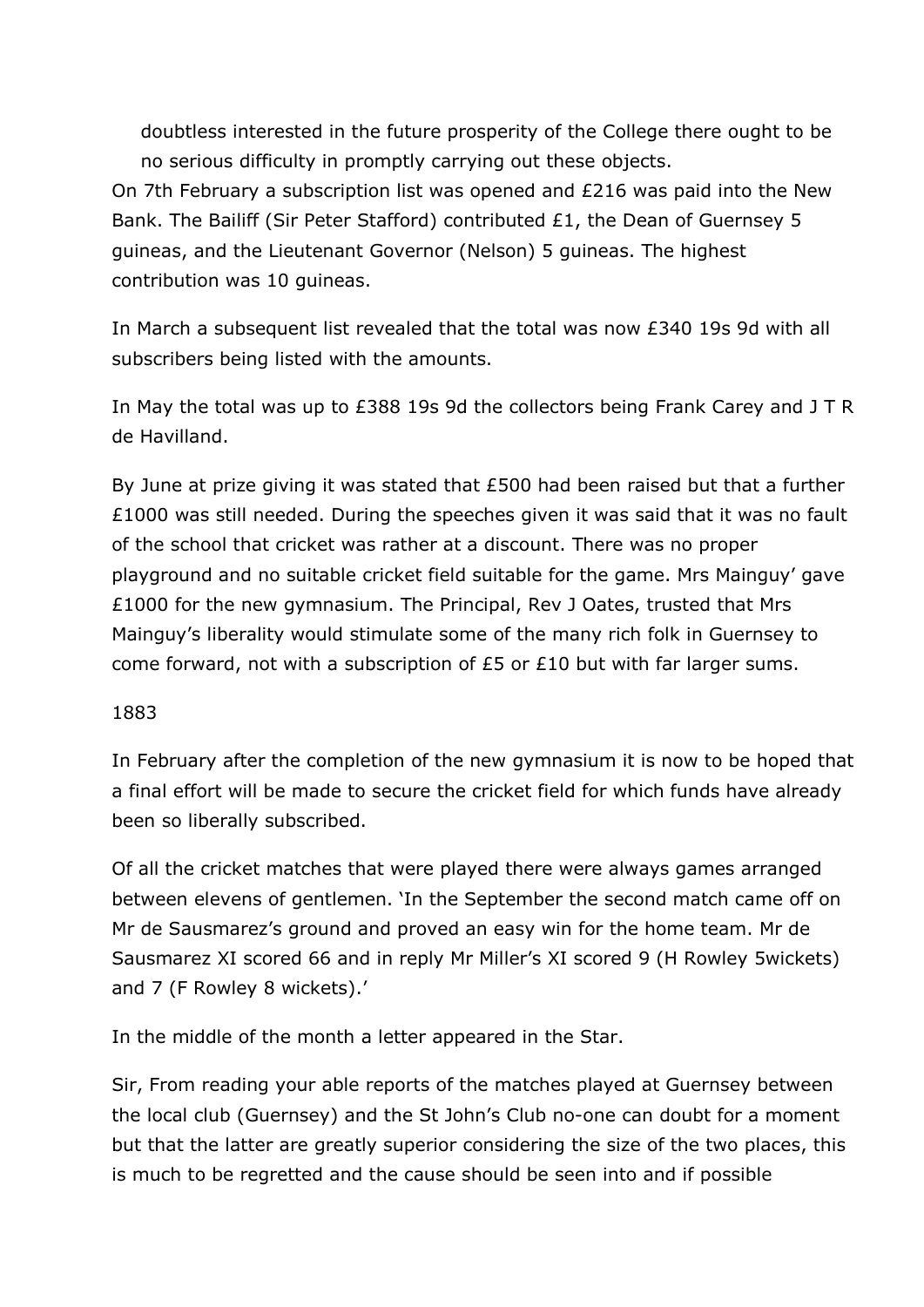remedied. The principal reason for what really amounted to a severe defeat were, I believe, the roughly good wicket provided by the Guernsey men, the fact that their team was picked from all classes and that they were in first class form while the Jerseymen were sadly in want of practice. No-one can doubt that there are as good cricketers in Jersey as in Guernsey and practice is only required to perfect them. At present it is out of the question as there is only a rough and lumpy People's Park, practice doing more harm than good.

In late September Mr Miller's team got their revenge on Mr de Sausmarez's Team. Mr Miller's XI 54 (H Rowley 5 wickets) and 31 for 6 wickets, Mr de Sausmarez's XI 52 (W Miller 6 wickets) and 21 (W Miller 6 wickets)

In October St John's CC published their averages for the season, played 10, won 5 and lost 3, having been founded in 1862. The averages only gave the batting statistics:

F. Hendy 21.4, A Maunder 19.1, R Kingsford 18.4, H H Flockton 17.1

## 1884

The fund raising at Elizabeth College stated that concerts, theatricals, bazaars and fancy fairs were to be staged

There was an interesting report of a match in July when Elizabeth College 3rd form played the Secondary School. EC scored 32 (W Jones 7 wickets) and 34 (W Jones 8 wickets), Sec schools scored 14 (N Carey 6 wickets and G Carey 4 wickets) and 42 (N Carey 2 wickets, G Carey 6 wickets).

The averages for the St John's CC appeared in October, having won 4 and lost 3:

J Le Messurier 26 and A Maunder 16.7.

# 1885

On 20th June an article appeared which explained more behind the Elizabeth College cricket ground.

'The Elizabethan Fund Committee on the 28th February in 1884 completed the purchase of 3 fields for a College Cricket Ground containing about 15 verges or 6 acres and situated near the Archery Field for £1606 cash and 7 quarters 3 bushels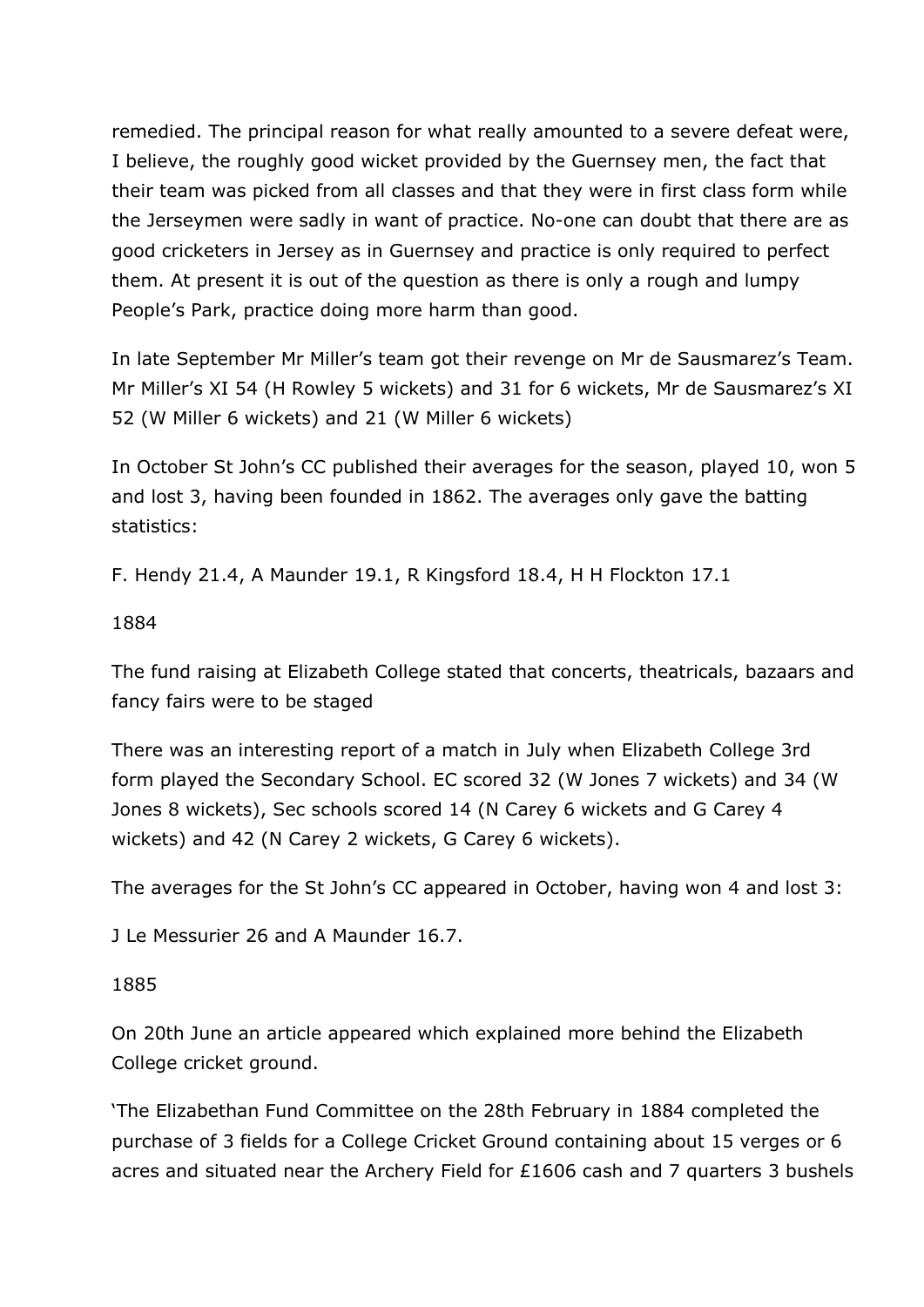of wheat, rent due on the property. Of the sum of £1606, £406 5s 0d were paid out of the fund and the balance of £1200 to be paid out of the rent received from the tenant of the fields which are let for £50 per annum.

Subscriptions to date £492 11s 5d and thanks also to the Greffier and Mr William Carey, advocate, who kindly waived their fees connected with the contract and to Mr Duquemin, his for the plan of the property.

In June Elizabeth College took on Highlands College from Jersey at Cambridge Park prior to their game against Victoria College in July where they were beaten by what must be a record shoreline. Victoria College scored 321 with F Jones amassing 105 and in reply Elizabeth College were dismissed for 54 with J Godfrey taking 5 wickets.

On 25th July the Elizabeth College committee announced that on Tuesday 28th July there would be a Grand Concert in aid of the cricket ground. On 30th a report of the concert was given including lists of songs sung by various people including such songs as 'come into the garden Maud'. The event raised £21 3s 10d.

In early August there were matches between Married and Singles as well as the Castel (67) against St Andrews (69) which included 20 extras and the last 7 wickets going down for 9 runs.

At the end of the month Town (103 with extras contributing 50 and G Carter taking 9 wickets) took on Country (21, N Carey 5 wickets and E Beauclerk 5 wickets) and 23 (N Carey 7 wickets).

Into September and St George scored 82 (H Mauger 4 wickets, W Culcross 5 wickets) in beating Mr Maunder's XI who scored 37 (E Beauclerk 4 wickets and E Marshall 5 wickets)

The last entry for this year was a letter to the Editor on 29th December.

Sir, I hear the promoters of the scheme for providing Elizabeth College with a cricket ground are endeavouring to raise funds for this laudable purpose by means of an Amateur Theatrical Performance. This seems a mistake, surely it would be better that the College should supplement the sum already raised by internal means – by a small terminal payment made by the parents of present Collegians in like manner as the gymnasium is now subscribed to.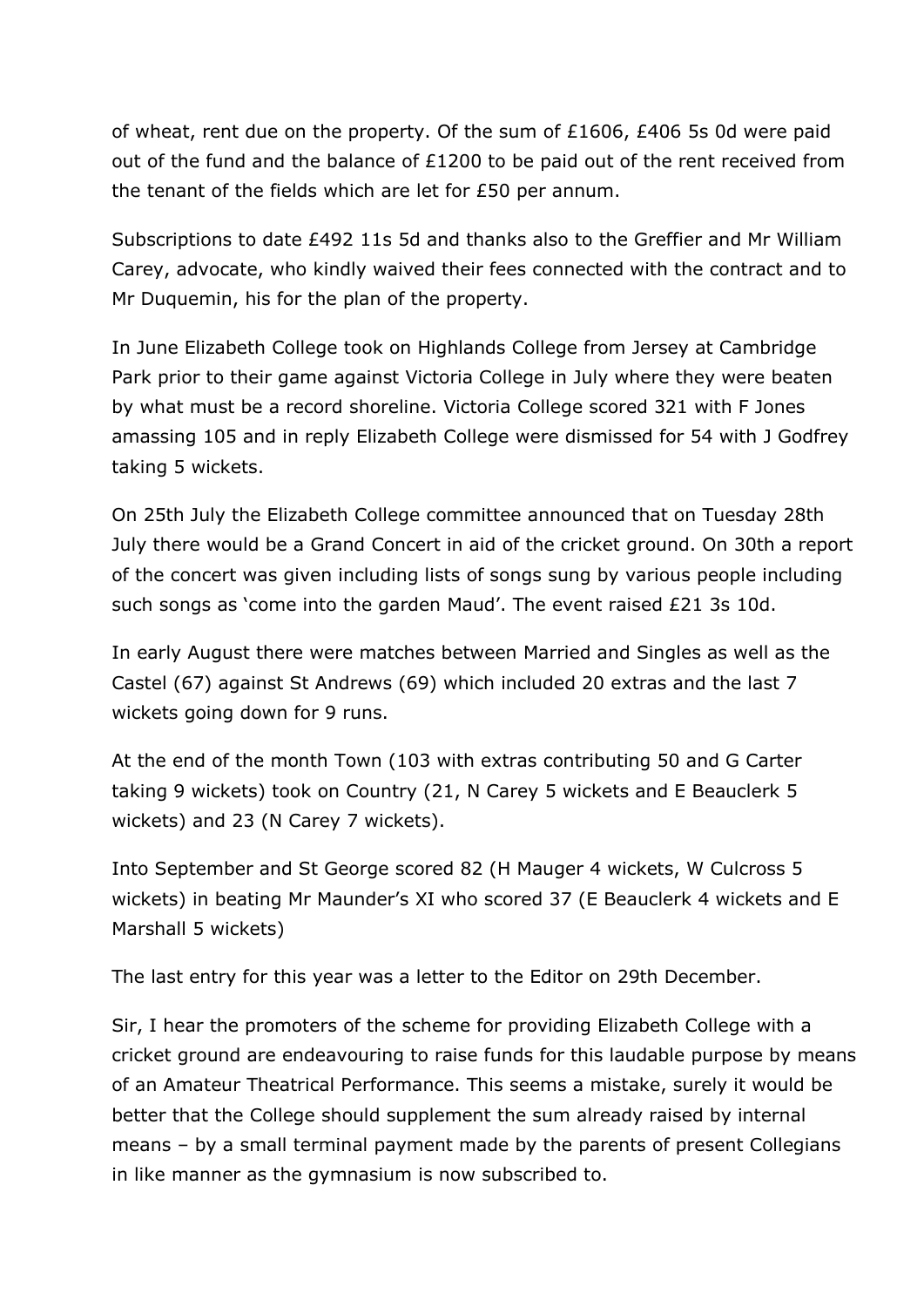#### 1886

In May matches were played between Highlanders and St George, Elizabeth College, Alderney, and Gentlemen v Players.

After the College had finished for the year in July they produced their averages:

C S G Carey 164 runs at 14.1

C Rowley 164 runs at 11.1

C Davey 141 runs at 10.1

G Cassels 104 runs at 9.5

Arnold (professional) 385 runs at 38.5

F Martin 15 wickets for 82 runs at 5.7

C Davey 56 wickets for 427 runs at 7.4

C Rowley 14 wickets for 193 runs at 13.1

Arnold (professional) 71 wickets for 245 runs at 3.3

On 17th July it was reported that several gentlemen had met at Sarel Place, St Martins with the object of forming a cricket club in the Parish.

Later that month a concert was given at Elizabeth College by Old Elizabethans for the benefit of the cricket ground at which the Lieutenant Governor (Elkington) and the Bailiff (MacCulloch) attended.

On Saturday 14th August it was reported that St Martins CC played against Mr H Mauger's XI at the Cricket Field, St Martins. Scores were: St Martins 30 (H Mauger 10 wickets) and 26 (G Smith 7 wickets) and in reply Mr Mauger's team scored 23 (B Ince 5 wickets) and 81 (J Martin 6 wickets).

A fortnight later St Martins (156, J Robin 8 wickets) beat St Andrews 44 (H Walters 6 wickets)

Another historic date in the Elizabeth College cricket ground saga was 11th September. A meeting of the Old Collegians and other subscribers to the fund was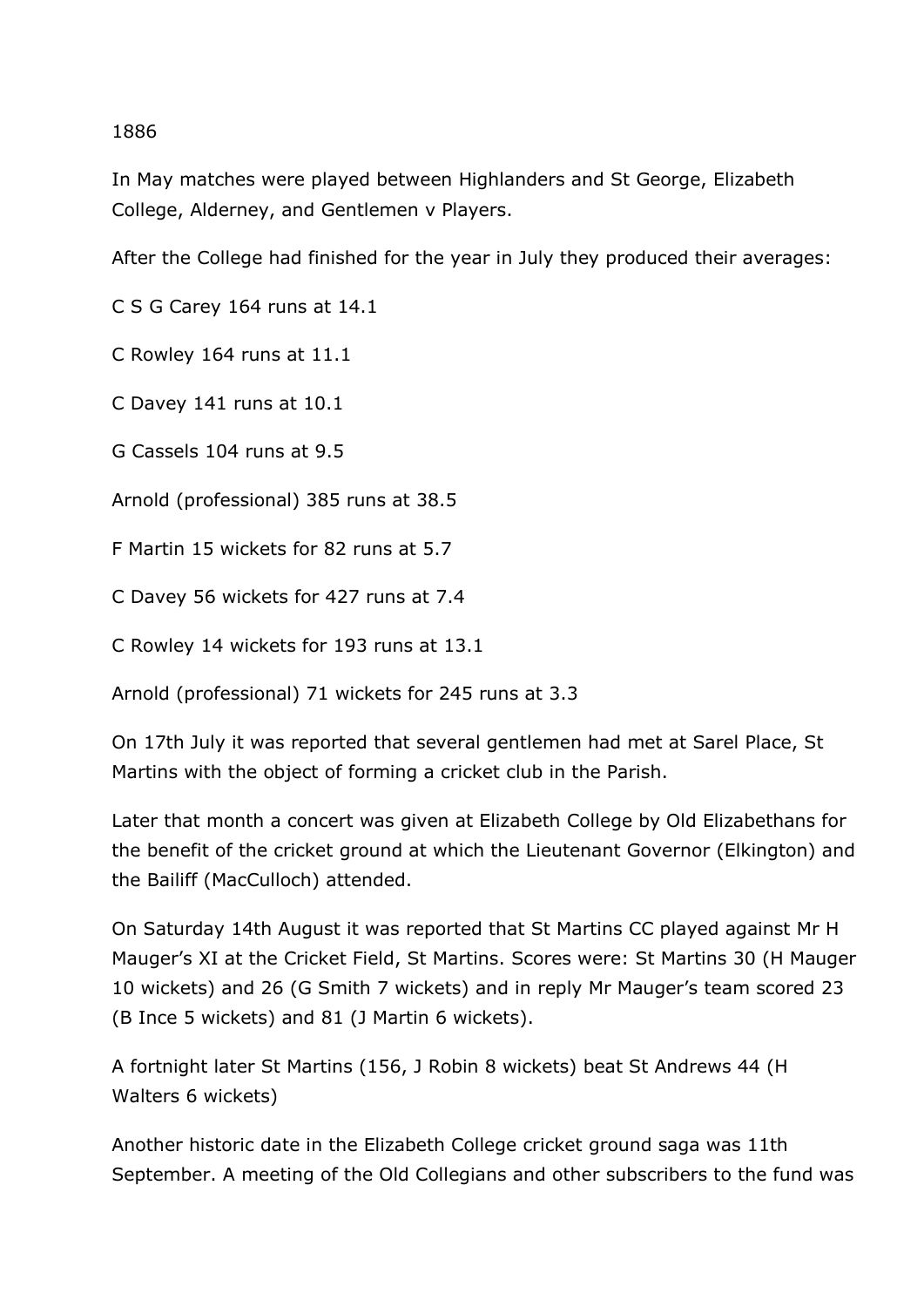held on Thursday last with Major General Elkington in the chair. The report of the committee appointed at a meeting last July was read, recommending that the three fields purchased in 1882 should be immediately converted into a cricket ground, so as to be available next Spring. The report was unanimously adopted.

Further to that article in October a meeting of the committee was held at the College where a plan for laying out and levelling the fields prepared by Mr Andros was discussed and unanimously adopted. Sub committees were appointed for the purpose of getting up theatricals, concerts and a fancy fair or exhibition during the ensuing winter.

It was announced on 23rd November that the concert would be on 7th December, the report of which appeared on 9th. 'One of the largest and most fashionable audiences assembled in the Hall of Elizabeth College on Tuesday evening. The Lieutenant Governor, Bailiff, and elite of the Island being present'.

#### 1887

April saw another Readings and Concert in aid of the cricket field fund, this time held at St Andrews schoolroom.

A momentous occasion was reported on 5th July:

'On Saturday last the new cricket field was opened with a match between Elizabeth College and Victoria College, Jersey amid circumstances which will render the day memorable in the annals of the College and of cricket in the island. The weather was perfect, the heat being tempered on the higher ground by a genial but refreshing breeze. Upon entering the field the sight was strikingly picturesque, the players standing out in bold relief against a semicircle of blended colour where the beauty of the island had gathered to witness the contest, while beyond rose dark trunks and thick foliage, formed a rich and varied background to the scene. We never remember, under any similar circumstances, to have seen so large and brilliant an assembly. The Lieutenant Governor and Mrs Elkington were on the ground, and took the greatest interest in the progress of the game, while Rev John Oates MA, Principal of the College, was present during the greater part of the day, welcoming his guests with that kindliness and cordiality which always characterize his manner upon these occasions. The enjoyment of the day was much increased by the presence of the band and pipers, for whose attendance the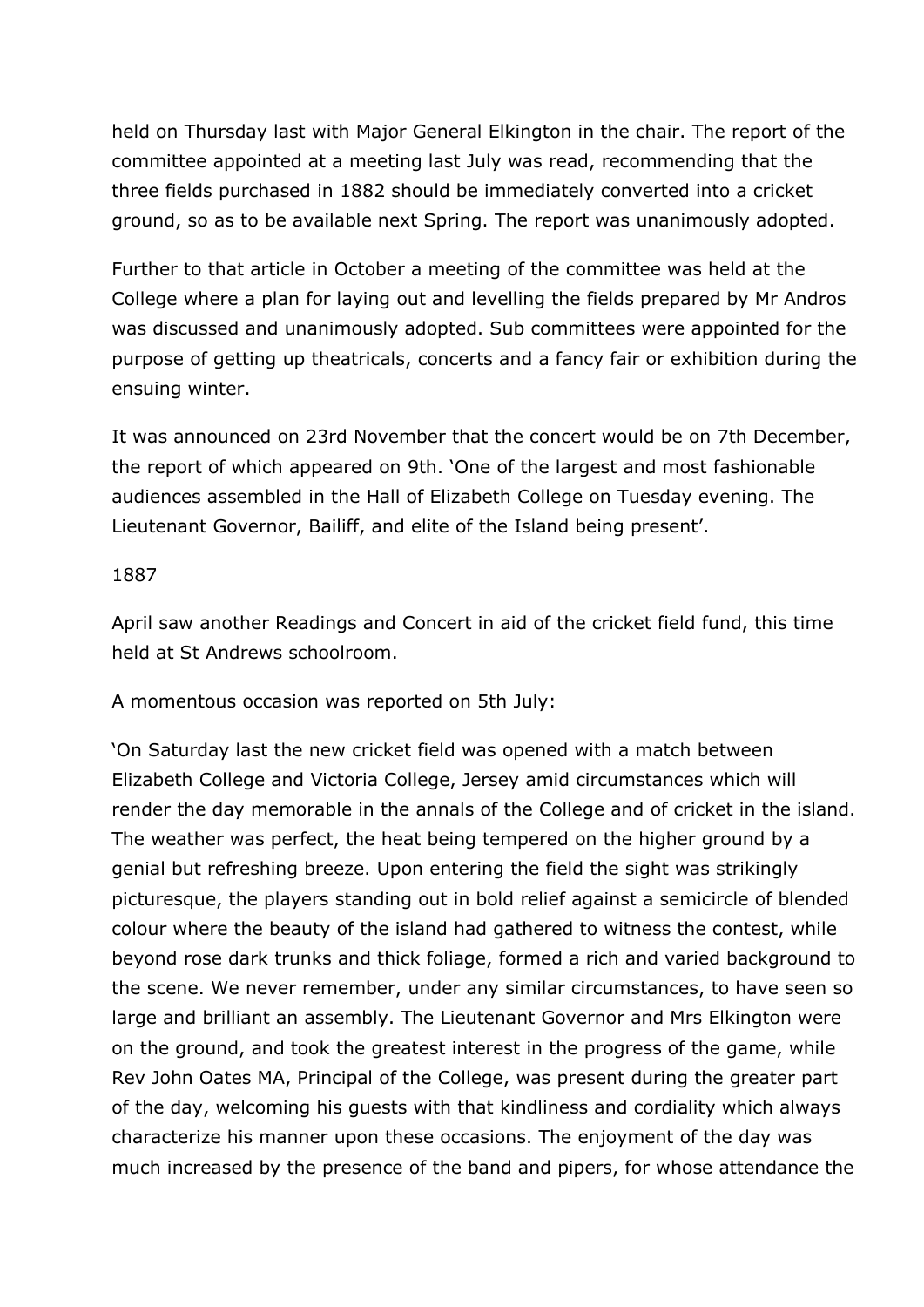College was indebted to the kindness of Col. Essex and the Officers of the Gordon Highlanders.

A refreshment tent had been provided on the ground and Mr Richards proved to have catered with even more than his usual ability for the wants of the visitors. In fact, no point had been neglected which might tend to ensure the comfort and enjoyment of both players and spectators, and it is only right to add that the thanks of the College and indeed of the island a43 due to the gentleman by whose energy and forethought the success of the day was mainly secured; the burden of organisation, which is no slight task, fell upon T B Bushnell Esq. of the College, who must be heartily congratulated upon the distinguished success which attended his indefatigable efforts.

The game resulted in a victory for Elizabeth College by 161 against 69. The play of the visitors does not call for any special remark except that they were as a whole by no means contemptible opponents. For Elizabeth College E W Robinson was he only one who made a stand in the first innings, but in the second innings a change came over the spirit of the team, and some fine play was shown. Thackeray and V S Rowley broke the bowling and Cassels' batting was especially brilliant while he was well backed up by Waterfield, Robinson and Brockman, S Carey and Martin also did excellent service throughout by their bowling. The following is the score:

#### ELIZABETH COLLEGE

#### 1st innings

H G Waterfield b Ross 0

- H J Thackeray b Andrews 0
- V S Rowley b Ross 3
- G R Cassels c Ross b Andrews 1
- S W Robinson c Jones b Andrews 19
- S C Carey b Andrews 4
- F Martin b Ross 1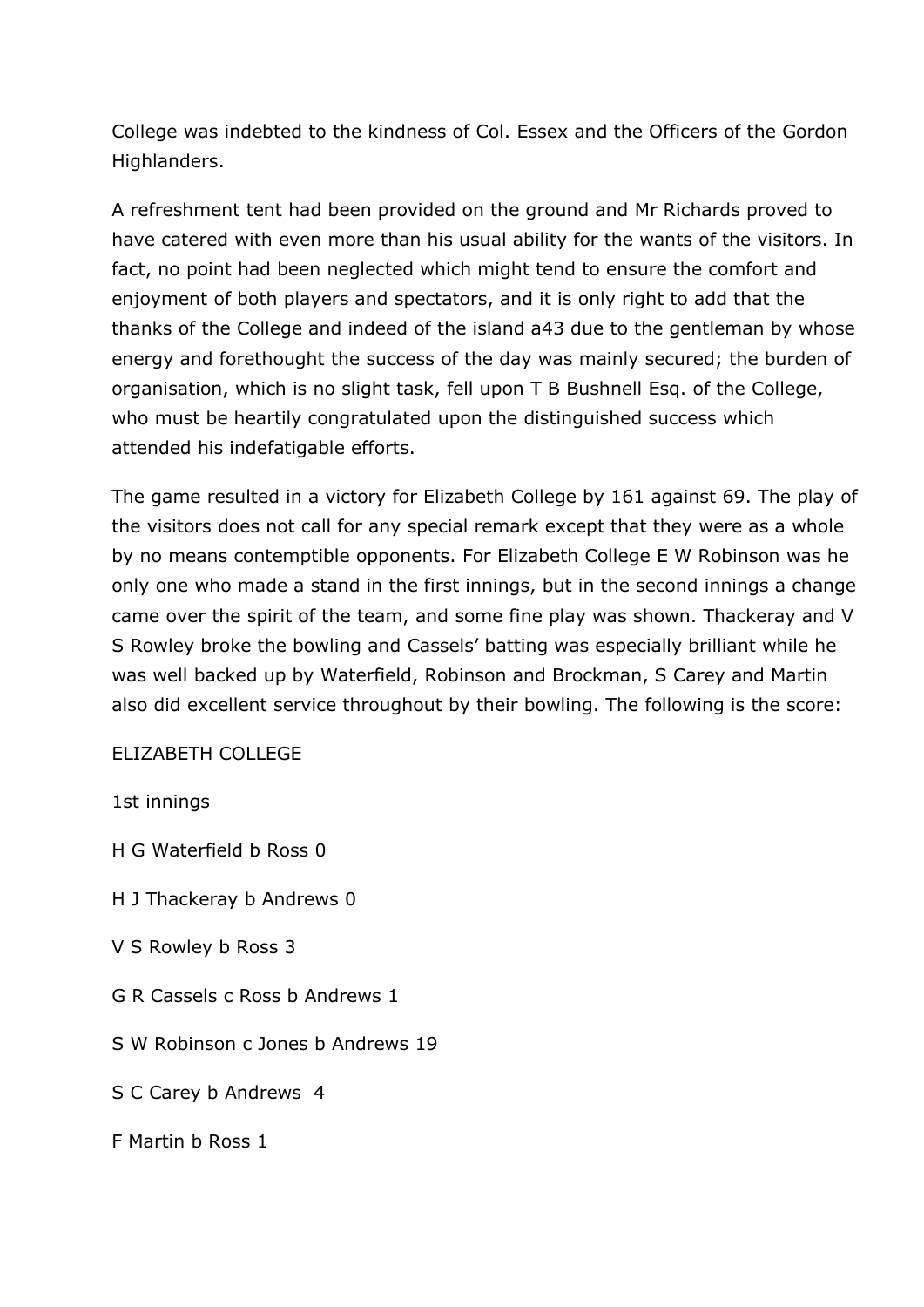G O Rowley c Atkinson b Ross 3

V G Brockman c Atkinson b Andrews 0

R H F Standen run out 6

E L Biggs not out 4

Extras ?

Total 39

2nd innings

Ct Snell b Godfray 18

B Godfray 12

Run out 12

Ct Atkinson b Snell 27

B Snell 17

B Godfray 0

B Ross 3

Run out 0

C Godfray b Ross 17

Run out 4

B Ross 0

Extras 12

total 122

VICTORIA COLLEGE

1st innings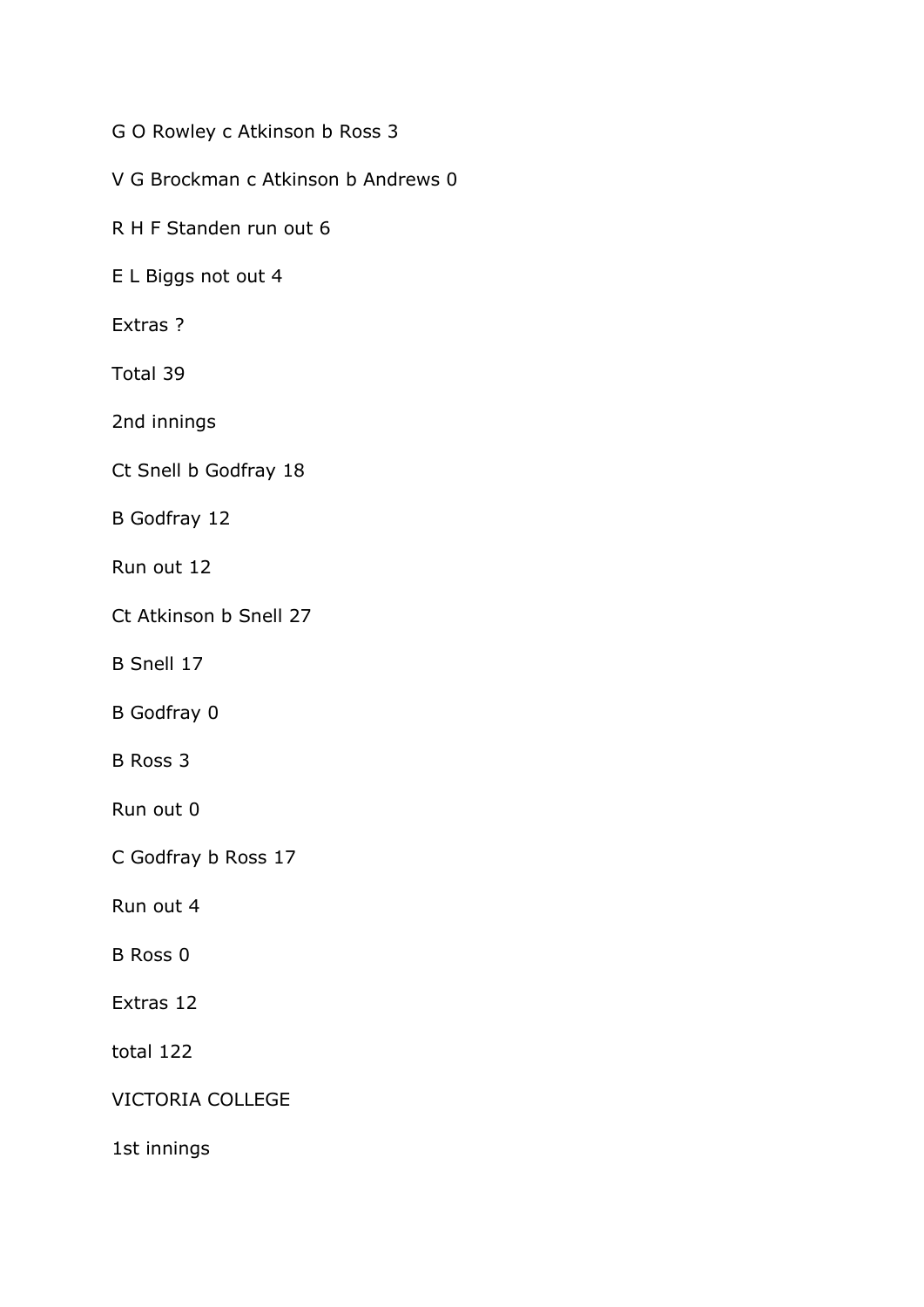A Godfray b Carey 3

D Andrews b Martin 7

W Snell b Carey 0

F Ross b Carey 8

A Cabelan c Brockman b Martin 8

H Atkinson b Carey 7

J Jones c Biggs b Carey 0

P Hicks b Carey 0

G Gruchy c Carey b Martin 8

A Blackwood b Carey 4

W Sarbe not out 4

Extras 3

Total 47

2nd innings

C Carey b Martin 4

C Cassels b Martin 7

C Standen b Martin 2

C Martin b Carey 2

B Carey 3

C Standen b Carey 0

Run out 0

Not out 0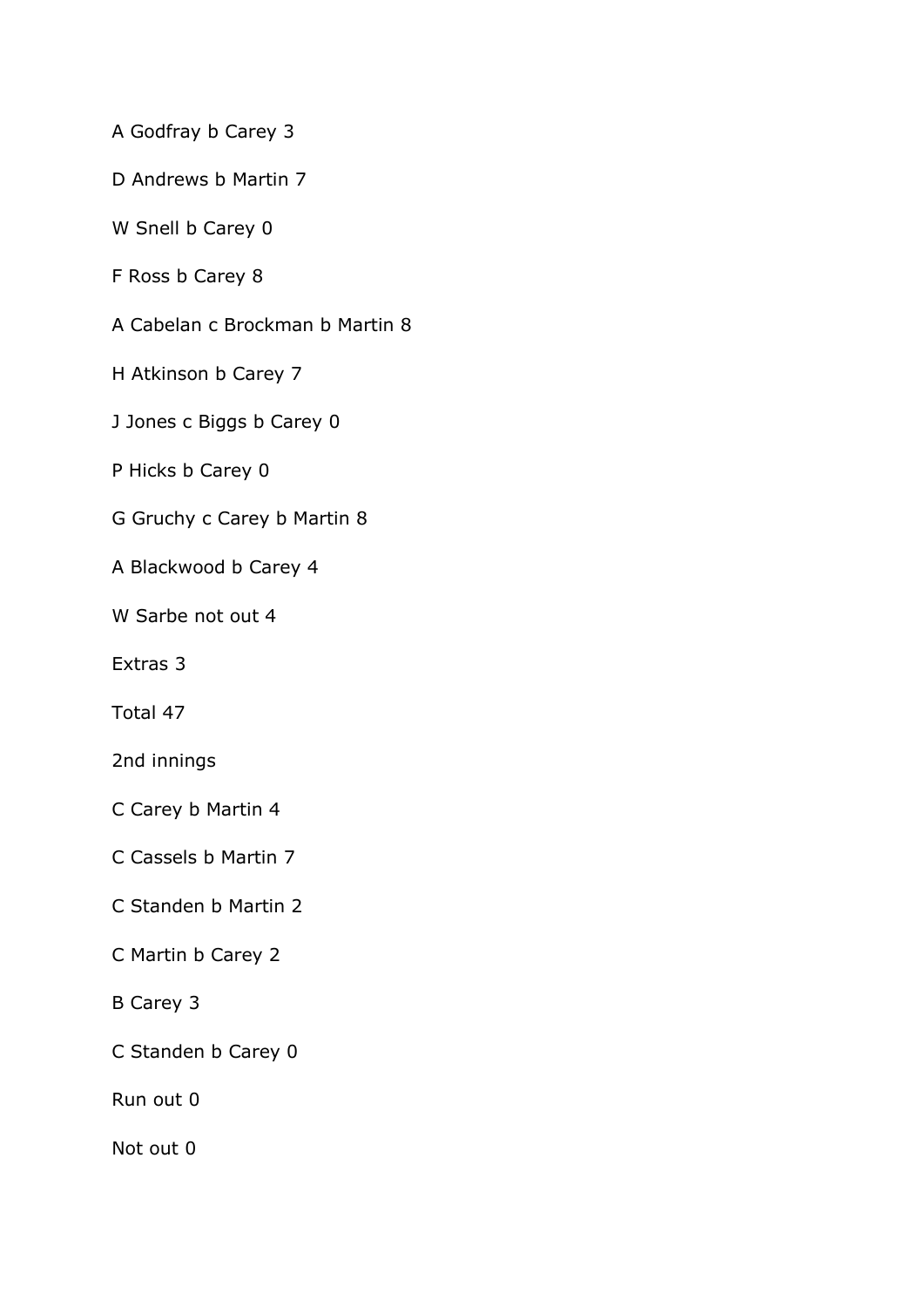B Martin 2 B Martin 1 B Martin 1 Extras 0 Total 22

The new field gave great satisfaction and the wicket was very good, and there is no doubt that the interests of cricket will be very largely promoted by this new acquisition. Cricket now plays so important a part in the gymnastic side of a boy's education that the value of proper facilities for regular and systematic practice can hardly be overestimated, while the events of last Saturday were sufficient to prove that the field will be a boon to the island at large. Hitherto the funds for its purchase have been chiefly supplied by the Old Elizabethans, who have come forward in a most praiseworthy manner; but we believe some considerable amount is still required, and we cannot refrain from expressing our opinion that the present is a most fitting opportunity for the exercise of a further and more widespread liberality to secure in perpetuity to the College the ground which has just been opened with so bright an augury of future triumphs.

# 1888

On 18th February the Elizabeth College cricket ground committee granted permission to the members of the Guernsey Bicycle and Tricycle Club to lay down a racing track in their field off Kings Road.

In March there was a grand variety entertainment given in St Julian's Hall in aid of the cricket field fund where the programme included vocal and instrumental music. Detailed account the following week listed all the performers, not least Mrs Brown's poetry.

Concerts seemed to be in vogue when at the end of the March a concert and readings evening was held with proceeds going towards the St Martins CC.

The next month there was a Bicycle Concert at St Julian's Hall proceeds going towards the making of a new track at Elizabeth College cricket ground. At the end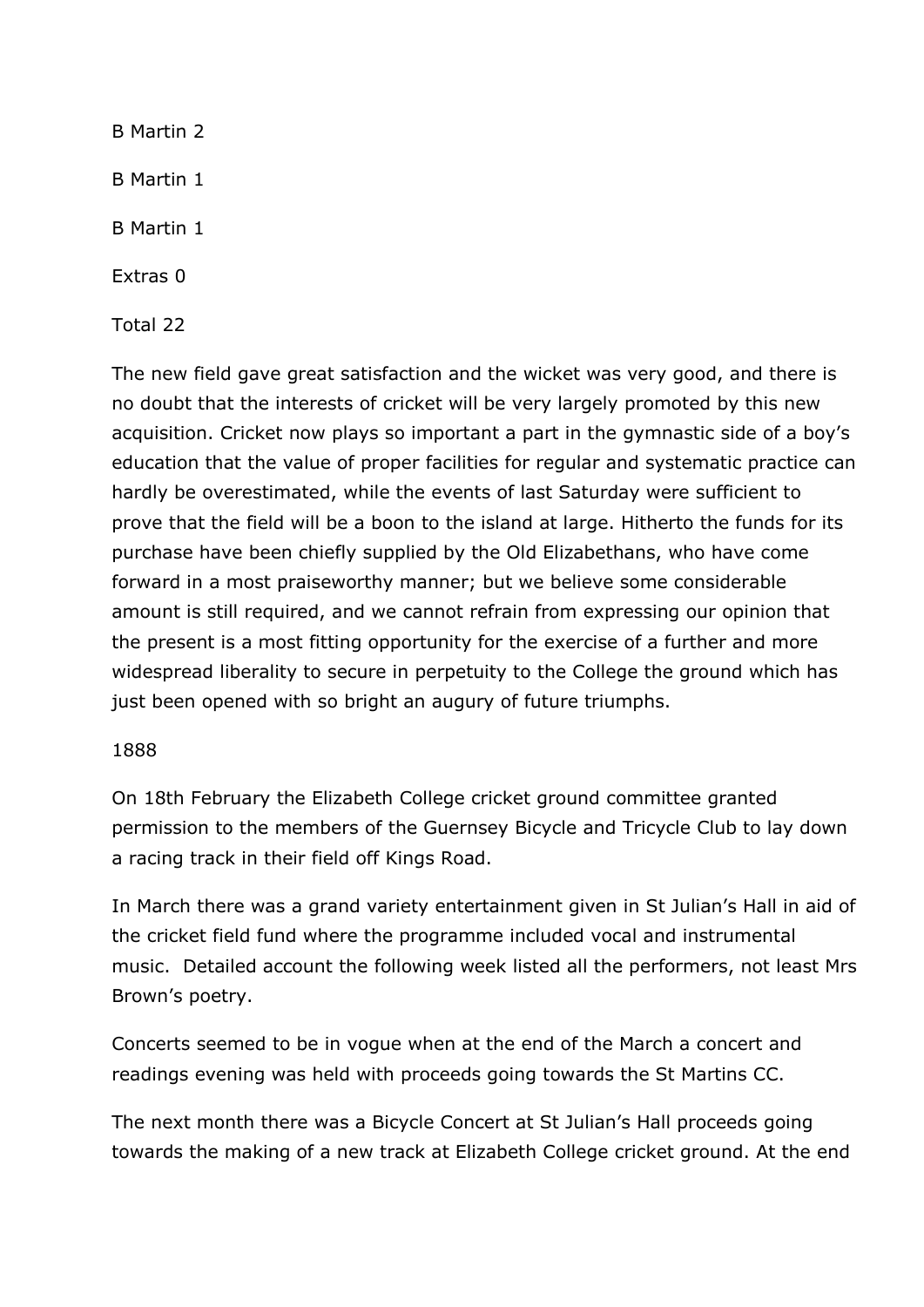of April it was announced that great progress had been made with the new cycling track to open on Whit Monday 21st May, a series of sports had been arranged.

A letter on 15th May kept the cricket ground in the spotlight: Sir, Allow me through the medium of your widely read columns to suggest that since Elizabeth College has now a cricket ground, cricket should be made compulsory at any rate on half-holidays. The improvements in cricket would be immense and I am told the majority of boys want it.

A week afterwards cycling appeared in an article: Yesterday afternoon the new cycle track laid in the Elizabeth College cricket ground for the use of the Guernsey Bicycling and Tricycling Club was duly inaugurated under the auspices of as favourable weather as could be deserved for such outdoor gatherings. No better sport could have been chosen for the site and the track itself may be described as faultless in every respect. Shortly after 2pm Mr de Havilland, President of the Club, declared the track open. Owing to the suggestion of their vice-president, Mr J Bishop, that the Elizabeth College cricket field had been thought of. There had occurred a hitch owing to the objection raised that the track would materially cut up the cricket ground and it was through the exertions of Mr William Carey that they had been able to settle this matter satisfactorily. Now they had entered into a lease for 10 years at a rental of £25 per annum. There followed numerous cycle races from 100 yards to 3 miles.

At a meeting of subscribers to Elizabeth College cricket ground on 25th May the following resolutions were carried:

1 The cricket field to be under the management of a committee of five until such times as the debt shall be paid off.

2 The management committee to consist of Frank Carey, William Carey, F P Hutcheson, T B Bushell, J T R Havilland.

3 All persons shall pay for admission to the field on certain public days.

On 29th May there was an updated subscription list, 18 more giving £164 including £100 from the Royal Court and £30 19s 9d from the proceeds of the March concert.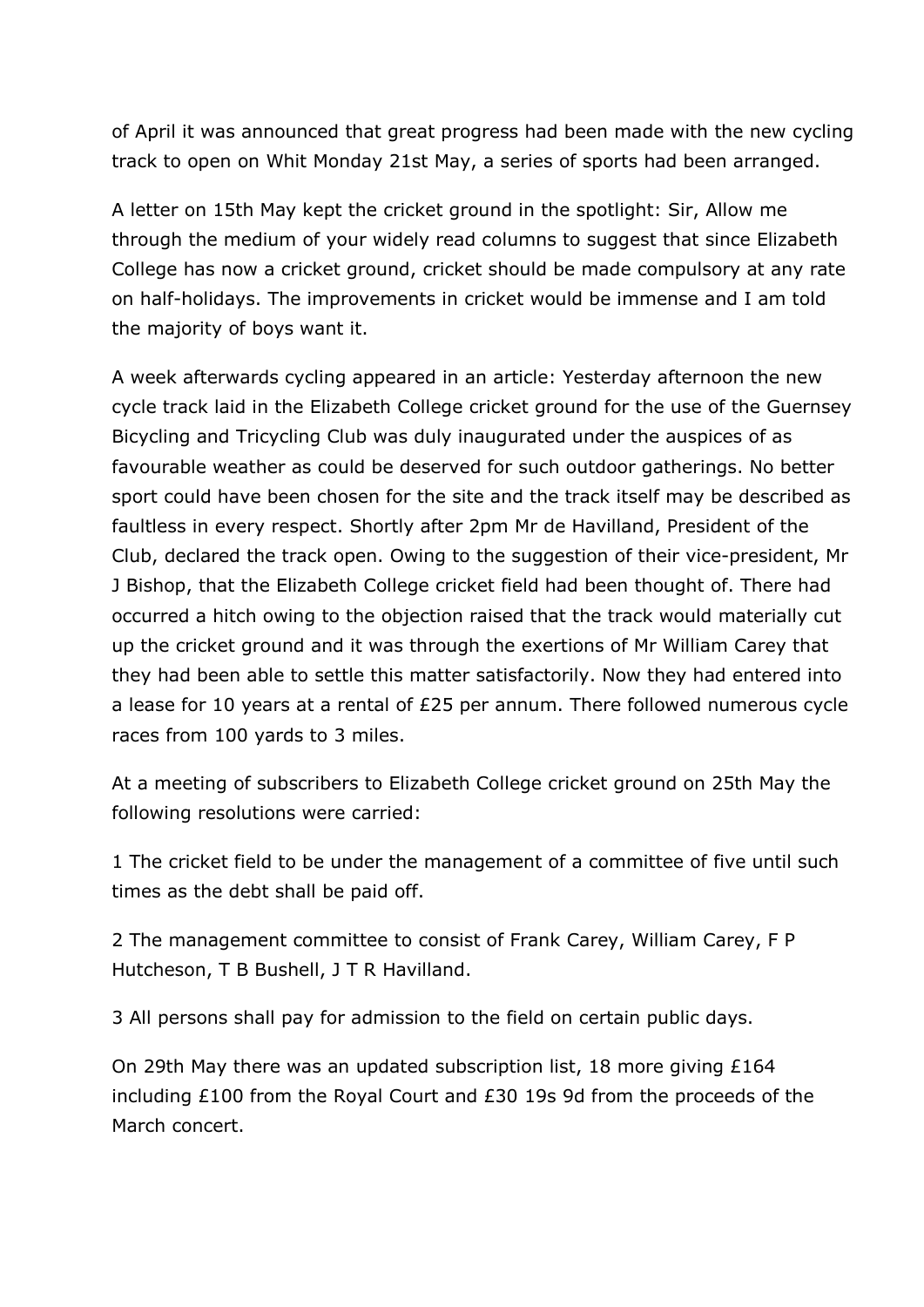It was reported on 9th June that Elizabeth College has defeated Victoria College for the second successive time. The winners this time only secured their victory by the narrow margin of two runs. The match was due to have begun at 11am but had been unavoidably delayed owing to the packet (boat) having been slightly detained by the fog which overhung the islands on Wednesday morning. Victoria College scored 75 (G Rowley 4 wickets and E Trotter 5 wickets). Elizabeth College scored 77. As was usual in those days play continued to fill the available time, and in their second innings Victoria College scored 53 (E Trotter 4 wickets and C Haworth 4 wickets)

There was an announcement on 28th June that a match would be played on Saturday on the New Cricket Ground between Mr Pochin's XI and Mr Ince's XI at 2pm. Admission would be 5d and the band of East Surrey would be in attendance.

There was another concert on 14th July and a week later the Bicycle and Tricycle Club held their annual championships.

## 1889

Victoria College made amends for the previous year when they easily beat Elizabeth College by scoring 149 (G Rowley 5 wickets and E Cameron 4 wickets) against EC's scores of 76 (and 42) in June.

The subscription list was increased by £70 including £14 8s 0d from the Easter concert.

At the end of July at Elizabeth College Speech Day Mr J T R Havilland, who presented the winners of the Mainguy Prizes, addressing His Excellency, Sir Edward Gascoyne Bulwer, said that as this was the first occasion of the College being honoured by his presence he would give the history of the foundation. Referring to Mrs Mainguy's munificence the speaker hopefully remarked that he wished some liberally disposed lady would come forward and strike off the debt on the cricket field. He was continually receiving long bills for weeding, mowing and other expenses.

St Sampsons CC (48 and 56, Rowe 5 wickets) beat St Sampsons Athletics Club (33 and 31, A Dorey 4 wickets and P F Dorey 4 wickets).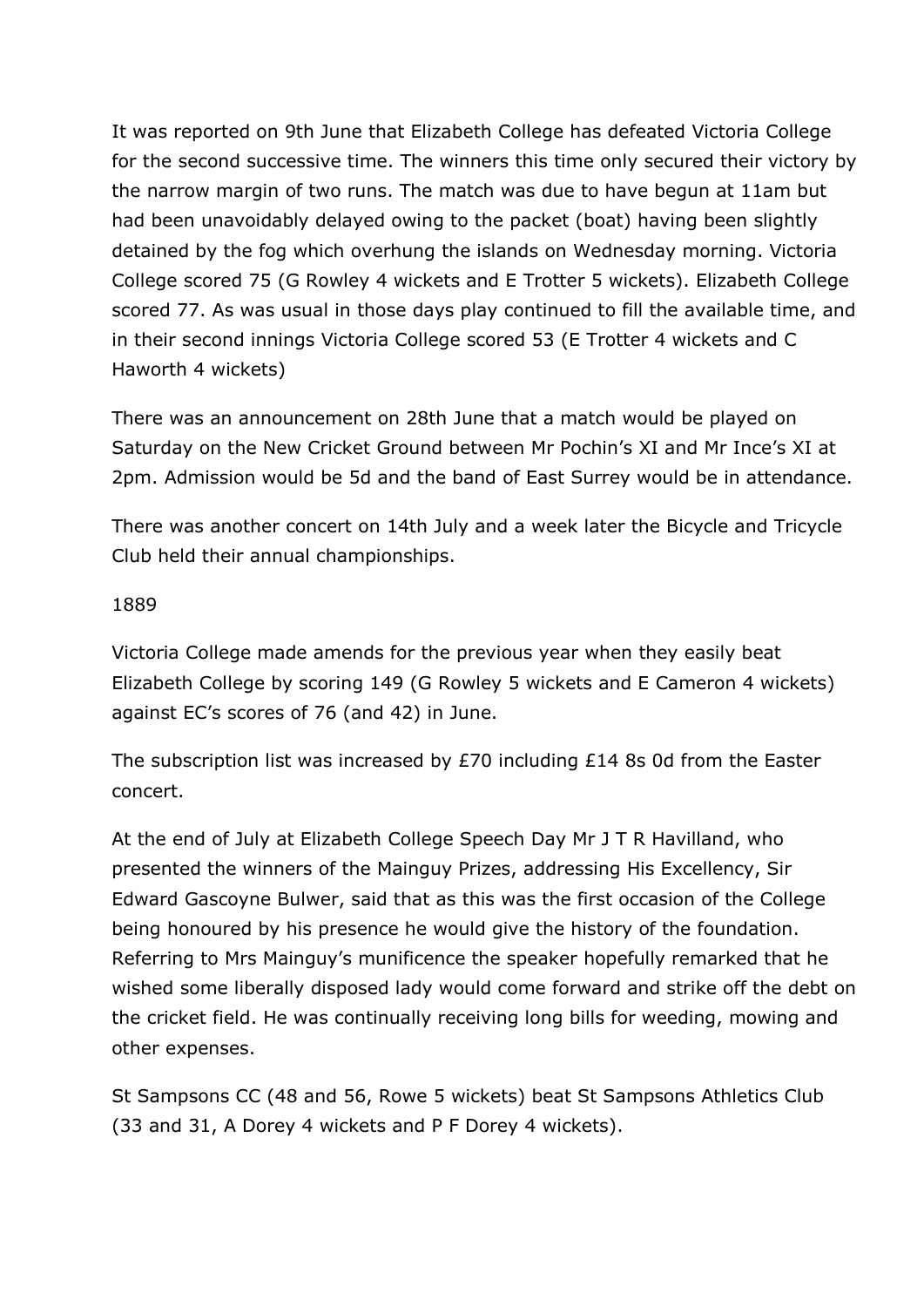On 12th September a letter to the Editor with the headline 'Converting Delancey Hill into a Park'

Sir, For one foul mouthed stone throwing brute that frequents Delancey Hill now, you will have twenty at a moderate computation and so long as the gang refrain from overt acts they will have as much right there as the most respectable members of the community. Then a Park means a Park keeper on permanent duty, it means gates to be opened and locked at stated intervals and above all it means a multitude of lamps. Conceive for one moment what would happen if these precautions in the cause of decency and order were neglected. Would it be possible for decent folk, especially women and children, to pass over the hill or through the grounds with their additional umbrageousness after nightfall? Would not respectable persons have to avoid the place as they would a pestilence? I for one have seen no restriction imposed upon those who desired to traverse Delancey Hill. The tenant is not in the habit of standing upon the strict letter of his rights. Why should not well be let alone and the hand of this gentleman permanently strengthened to keep out the roughs? There a hundred objections to be urged against this 'Park' idea if time and space permitted, but I contend myself with one more remark under the head of the subject. The 'Authorities' of St Sampsons have not shown themselves so remarkably skillful in putting down such abominations as unrestricted bathing, and the disorder, which obtains along this part of the Banks and in St Sampsons itself, that as should feel cheerful about their undertaking the unknown burden of managing – a Park!

It is said that certain young men of St Sampsons want the ground for cricket – Dear me! I am an old cricketer and I beg to say that if L'Ancresse Common, with its abundant turf of matchless quality, be not good enough for them, they had better give up the noble game and stick to bumble puppy or some such diversion more within their scope.

Your obedient servant, An annual visitor.

Two days later there was a reply.

Sir, I cannot quite agree with 'An annual visitor' about the proposed park. I think it would be a most advantageous thing for the neighbourhood and the island generally…….. But I am quite at one with your correspondent in thinking the place most unsuitable for cricket. It would require to be properly levelled and rolled.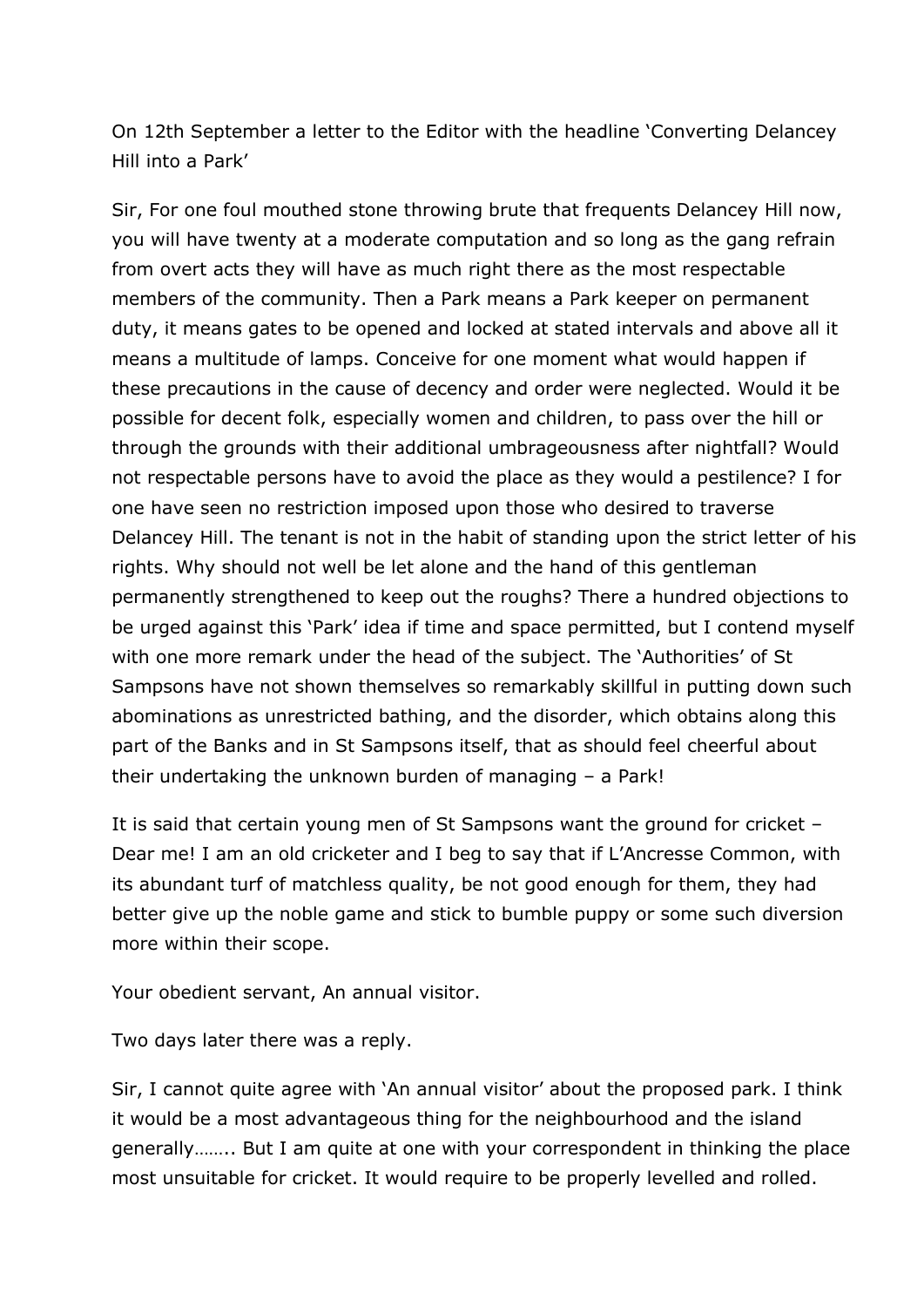Have the St Sampsons people calculated the cost of this, in addition to the other expenses…… Above all the irruption of a parcel of roughs is greatly to be deprecated. The place would degenerate into a rendezvous for the lowest of the low……

17th September. Sir, ……. No! If converted to a Park it would at once become a favourite resort for parishioners and visitors alike and would I am sure be appreciated by the community at large. Gambling, characteristic horseplay, cockshying, and abominable language would then be a thing of the past, and fresh air, pure language and wholesome amusements would be substituted and encouraged. Referring to the game of cricket, what more harmless amusement could be indulged in, unless it is 'bumble-puppy', but as I am not acquainted with this sport it would be necessary to have some instructions before expressing an opinion…… A Parishioner.

[Ed. Bumble-puppy is a ball game where, attached by a string to a post, it is hit so that the string winds round the post. (Definition in Free Dictionary). It is also a game of whist played haphazardly and unskillfully or contrary to the rules and conventions.]

Saturday 21st September letter to the Editor:

Sir, I was very sorry to read in your edition of last Thursday a letter from 'An annual visitor' objecting to the proposed Park on Delancey Hill, and as a working man, I should like to have a word on the subject myself, if you will allow me, through the medium of your columns.

First then, 'An annual visitor' begins by giving rather a sarcastic description of Delancey Hill and its surroundings, but he forgets to state that there is not a more healthy locality on our beautiful little island, and if it was made into a park, how many of us working men and our families would really enjoy our evenings during summertime, when our boys and girls could enjoy themselves each at their own games and amusements. 'An annual visitor' has assailed our young men's cricket games and says L'Ancresse Common is good enough for them. Well Sir, if 'An annual visitor' can point out a spot on L'Ancresse where a real game of cricket can be played, I will be pleased to recommend our young men to go there. Then Sir, he objects to the alleged roughs, whose habitat in St Sampsons, whom he is pleased to style as foul-mouthed, stone-throwing brutes. Well Sir, that could soon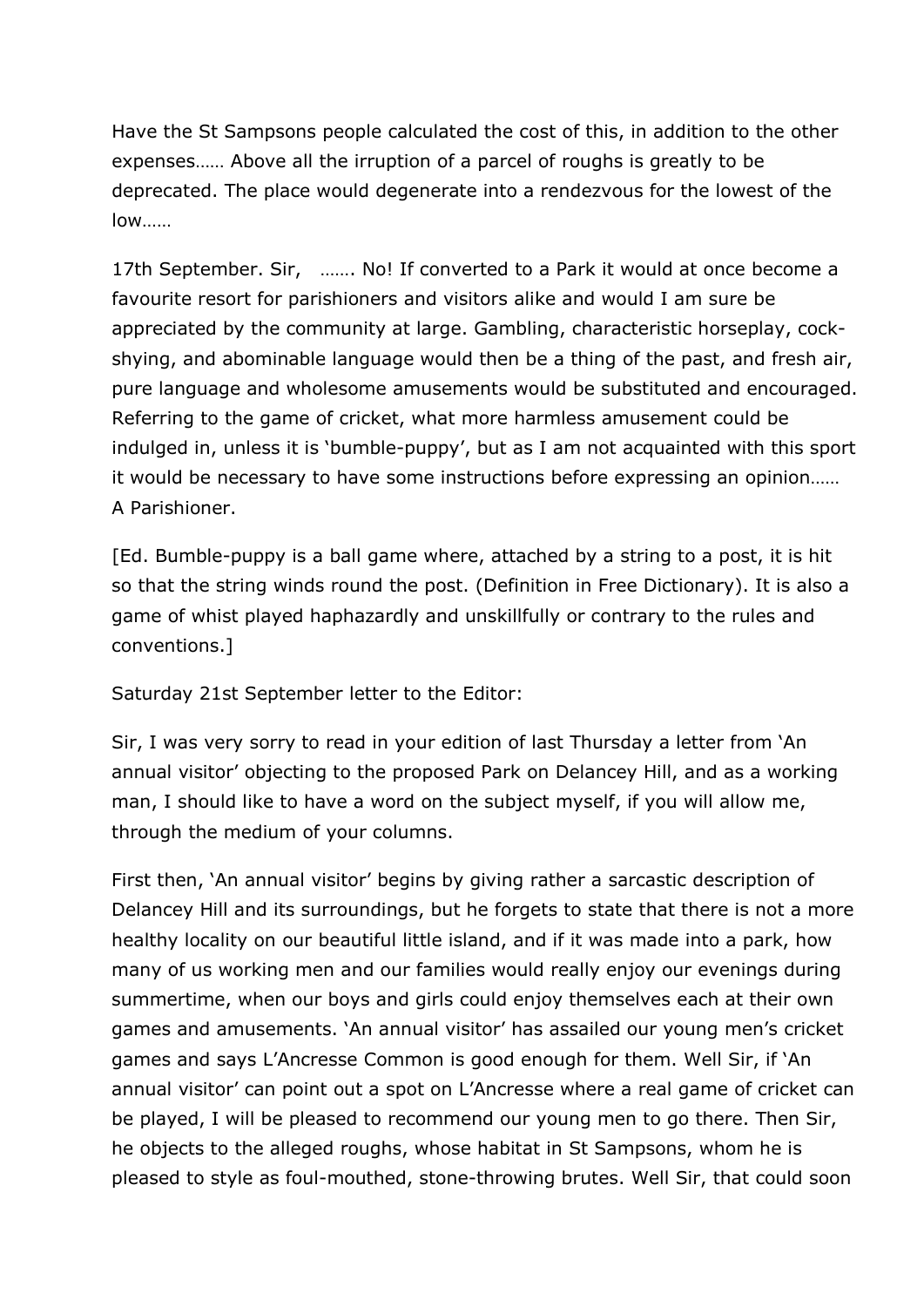be stopped by the present tenant, but 'An annual visitor' says they hold this right on sufferance. Really Sir, I should not think the present tenant would suffer it for one moment if he knew it to be so; but Sir, I am very sorry to say that it is so; that is the gambling, stone-throwing and offensive language is going on on Delancey Hill Sunday after Sunday without seeming let or hindrance. Surely this could be put a stop to by the present tenant if he knew it. 'An annual visitor' mentions a game or sport, I don't know which, called Bumble-puppy, and I have asked my boys if they understand it, but they say it must be something new as they have never heard anything about it before. So, Dear Sir, I would like to ask 'An annual visitor' if he would kindly give my boys or anyone else a lesson or two in Bumble-puppy, and I for one, would feel very grateful for it, as if we cannot get the Park the boys might enjoy it on L'Ancresse Common.

Dear Sir, the one hundred objections that our friend 'An annual visitor' could bring forward, I think the following will answer them all: our young men and boys would have a place to pass their summer evenings, and not loiter about our road corners; and as the place is very healthy, as I know for a fact, our own family being one proof, as I am myself over 50 years of age, and have brought up a family of eight boys and girls within 1000 yards of Delancey Hill, and have lived close to it all the time. I can recommend it to all persons rich or poor as a healthy resort for invalids recovering or suffering from nervous disability, neuralgia, sciatica, rheumatism, lumbago, and any other ills that require a bracing air and exercise to keep in check or to cure, and I would say to the promoters, don't leave a stone unturned until you succeed in your noble endeavours to have Delancey Hill for a People's Park, and you will have the thanks of every working man in the lower parishes, and I am sure too, of every right-minded individual in Guernsey.

Dear Sir, hoping I do not ask too much from your valuable space.

I remain, Sir, yours truly, A St Sampsons working man.

#### 1890

In March and April of this year there were events from the Elizabeth College choral society still raising funds for the cricket ground.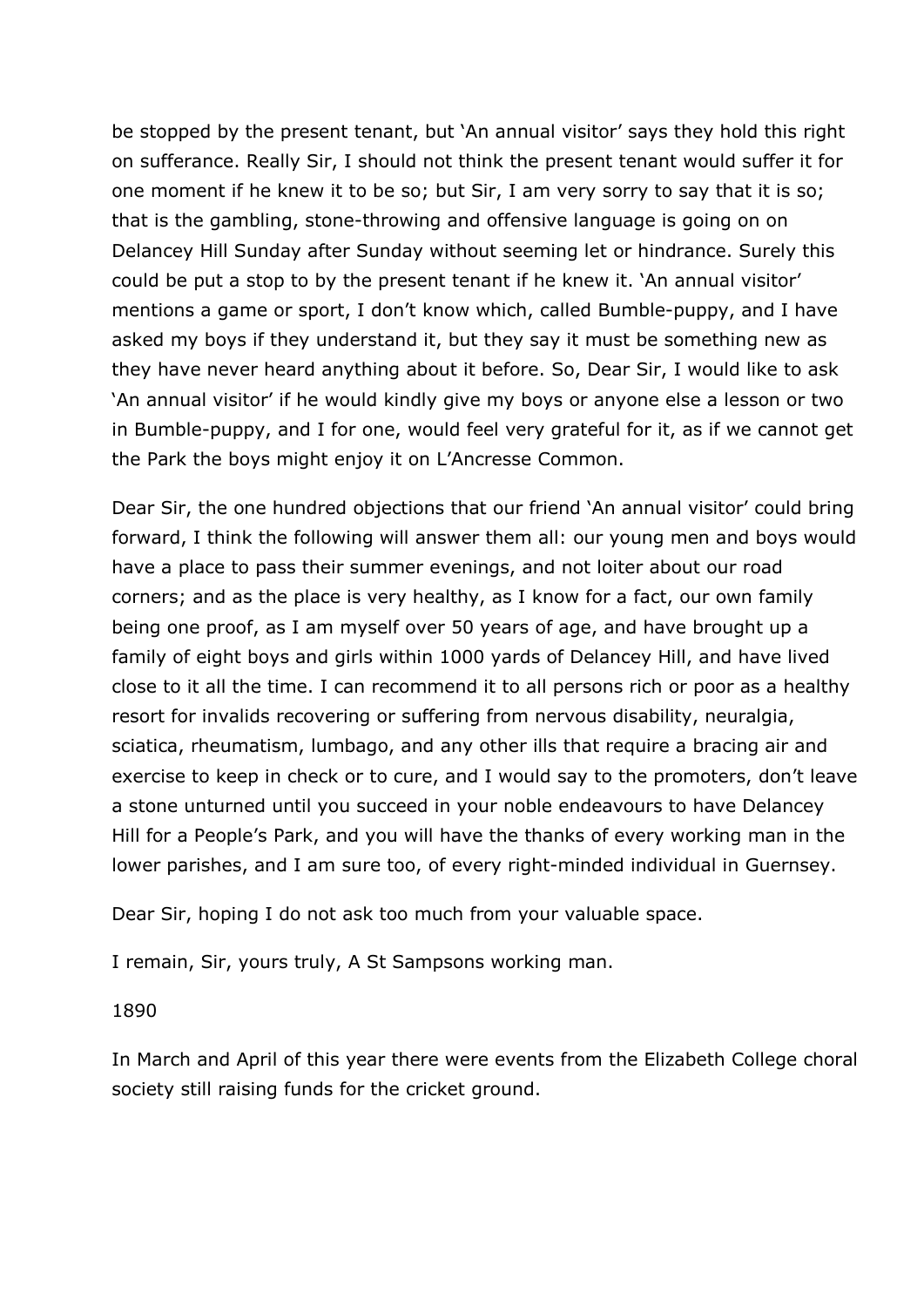The East Surrey Regiment and the Royal Guernsey Light Infantry (Garrison) were two of the teams who appeared during the year. Victoria College beat Elizabeth College by 209 runs to 95.

## 1891

In January the Sinking Fund was better off by £51 including £18 from last summer's concert and the General Fund by £92 which included money from Sports day, Christmas and Summer concerts. The Sinking Fund was instituted in September 1889 a sum of £1200 payable at 3%. Currently the debt stood at £1133 6s 8d.

In June Elizabeth College beat their sister College by scoring 67 and 54 for 4 in reply to scores of 65 and 55.

#### 1893

'Guernsey Industrial and Loan Exhibition and Pavilion Bazaar.'

It is definitely decided that the above exhibition will be held in Elizabeth College during August. The bazaar will last about three days in the first week and it is proposed to carry on the exhibition for a fortnight. The proceeds will be devoted in the first instance to paying off the debt on the handsome cricket pavilion ere Ted last year. It is hoped should the attempt prove a real success that the debt on the cricket field may also be reduced to such a sum that a determined effort a year or two hence will relieve a burden which is beginning to weary even the best friends of the College. The exhibition will include National History, Arts, furniture, books, war trophies, stone work, and fisheries.

On 24th June the Garrison played Hampshire Rovers over two days at the College Field. The match was remarkable for the tremendous score achieved by the visitors being the largest ever made in a Guernsey cricket match. Garrison 126 and 106, Hampshire Rovers 500 with 46 extras, Capt Carpenter 170, J Craston 96, W Hynes 50, Capt Malcolmson 62.

In the paper of 1st July there was a report of an accident. 'While several officers were playing cricket on the Fort Field on Thursday afternoon a ball struck a little girl named Queripel in the eye, injuring it seriously. The child was conveyed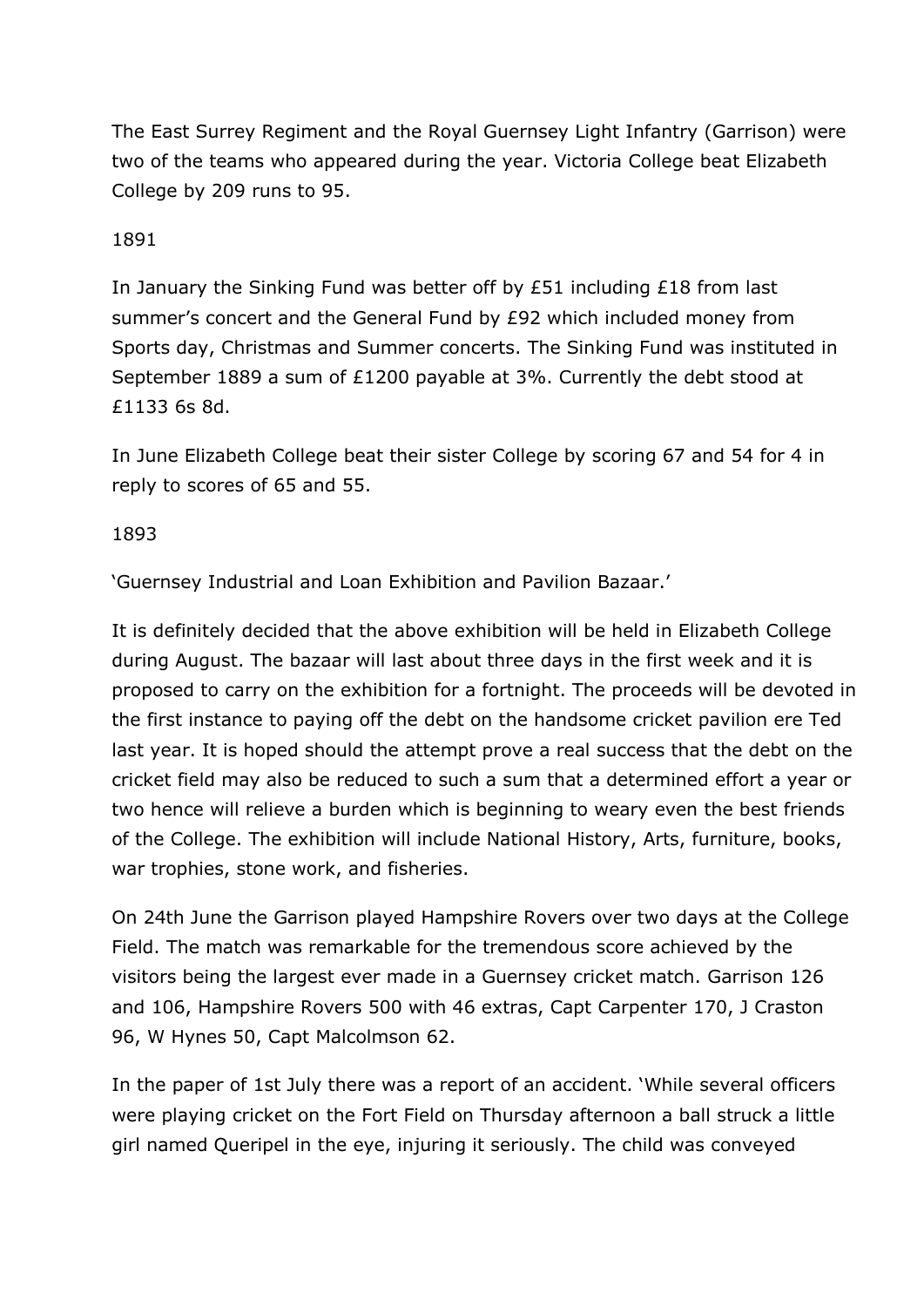immediately by one of the officers to the Military Hospital, where the injury which required two stitches was promptly attended to.

Later that month it was announced that there had been subscriptions of £85 to the General Fund and £15 to the Sinking Fund and three debentures of £33 6s 8d had been redeemed leaving the debt now at £1100.

In August there were matches featuring the Royal Fuselliers, the Yorkshire Regiment, the Garrison, the Island and the Derwent Wanderers.

On Monday evening, 18th December, the Elizabeth College Choral Society will give their 14th concert in the College Hall in aid of the cricket ground.

1894

'Guernsey and Jersey cricket match.'

The following are the scores of the players who represented the two sister islands in the cricket match played on the Elizabeth College cricket ground on 31st July.

Was this one of the first Inter Insular matches or was this a GICC a v JICC a match?

**Jersey** 

H E Atkinson 21

G M Robertson 7

M Muttal 17

H Worke 0

J Spearman 0

O Belk 31

R B Lattimer 4

J Atkinson 2

F Pearce 22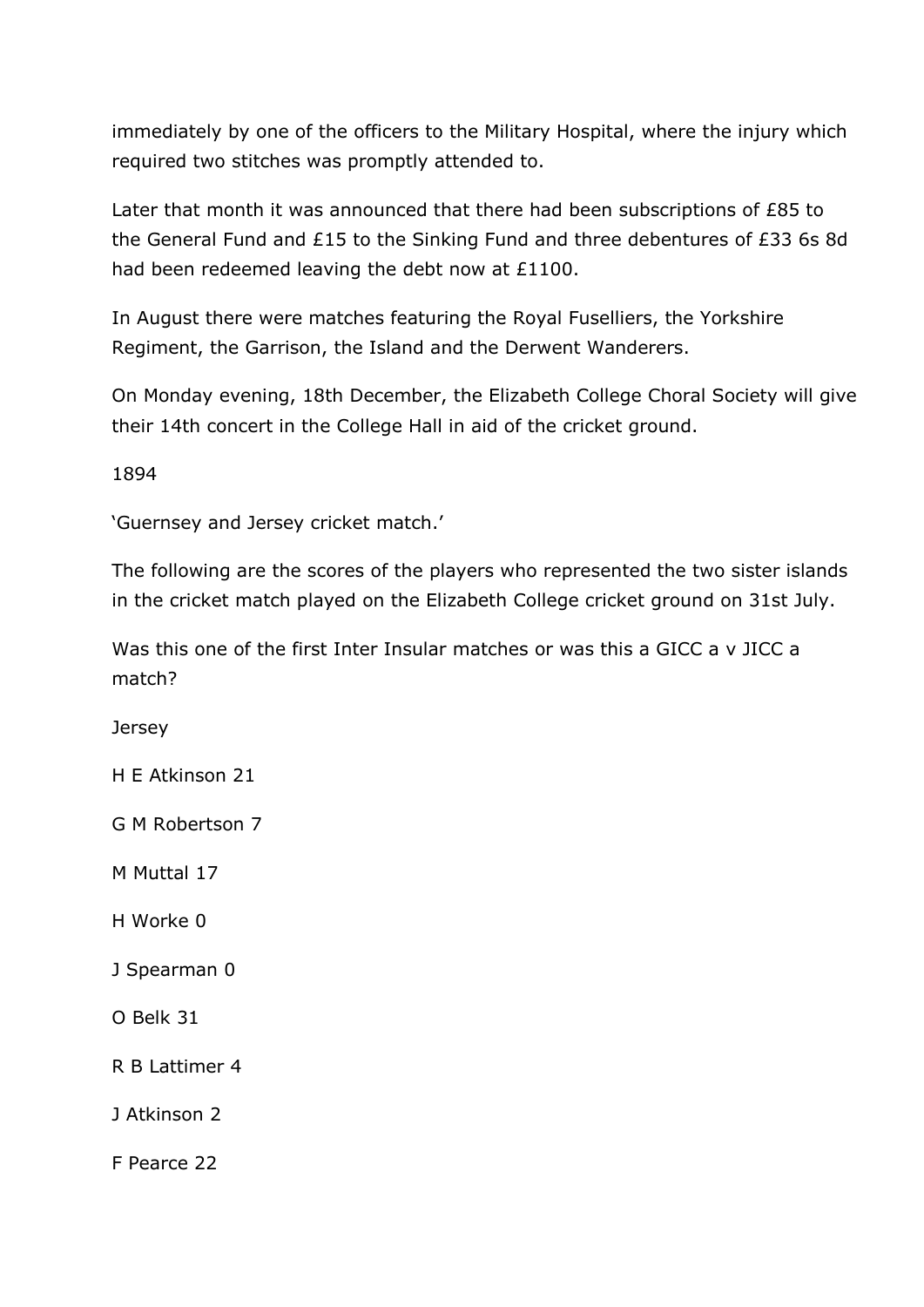A Jagger 0

F Allen 3\*

Extras 6

Total 113. J Le Messurier 7 wickets

Guernsey

C A Carey 19

G du Maurier 11

J Le Messurier 2

- J Cranston 4
- C L Carey 32\*
- W Simpson 1

Rev W F Le Lievre's 22

- G Carey 1
- H Williams 29
- R Metcalfe 1

N Field 0

Extras 12

Total 144. R Lattimer 4 wickets.

It may well have been a Guernsey v Jersey matches on 11th August there was a report of the GICC playing against the Free Forresters. The previous match did not mention GICC so one can assume it may well have been a representative island match.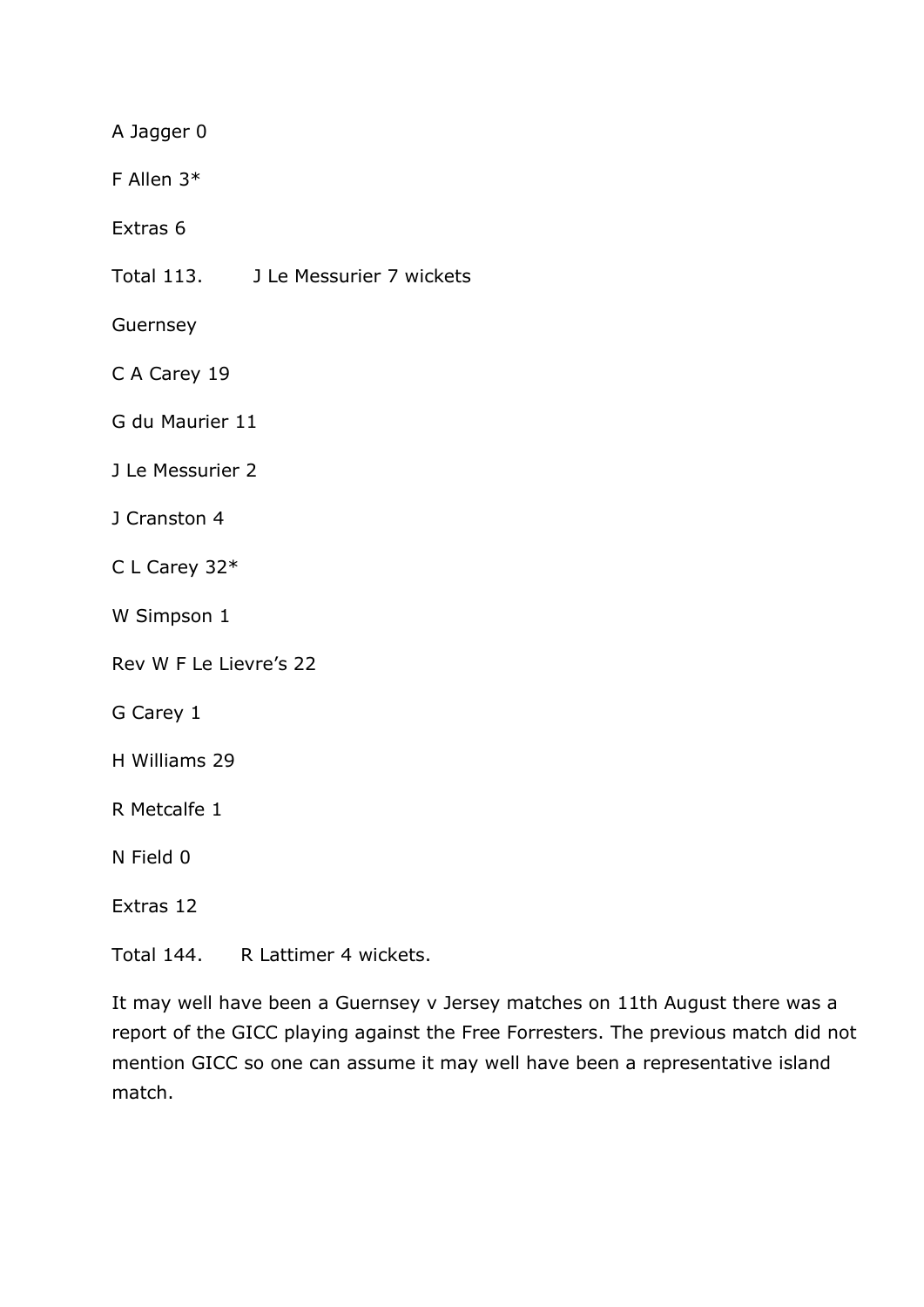On 22nd September a concert in St Andrews Arsenal by several lady and gentlemen amateurs was held in aid of the St Andrews Wanderers Football and Cricket Club.

## 1895

In May a match had been held between Elizabeth College and St Andrews F &C Club at College Field with St Andrews winning by 36 runs. Interestingly it was also noted that W C Grace had scored his hundredth hundred this month.

In June a return match was played between Elizabeth College and St Andrews with this time Elizabeth College winning by 147 runs.

On 20th July it was announced that 'the gale during the night blow down the marquees erected on the Fort Field for the accommodation of cricketers'.

September 10th saw the Island XI play Taunton CC at Fort Field. The island XI was not fully represented, one or two prominent players having a golf engagement. Island XI scored 99 and 76, Taunton CC 121 (Le Messurier 5 wickets) and 24 (Higgett 5 wickets). Tyler and Nicholls, the Somerset County bowlers took part. The report went on to say that it had been reported that owing to an unfortunate misunderstanding some spectators were refused admission to the Fort Field last week. Some steps were recently taken to prevent trespassing on the field which is partly let for farm purposes, but it had not been intended to exclude any spectators on the occasion of any cricket or football match.

#### 1896

A letter in May to the Star.

'Sir, Someone should be blamed for the present unsatisfactory condition of the College cricket ground. It is so full of holes in the centre that it will be dangerous to play on it this season. Two or three weeks ago the grass was nearly a foot long. This reflects no credit on those in authority, it should not be allowed to fall into such a state of neglect.'

In June the Guernsey Athletics went on tour to Jersey and later went to the Isle of Wight. Amongst the teams playing locally were Rangers, the Garrison, the Royal Artillery and Castle Carey CC.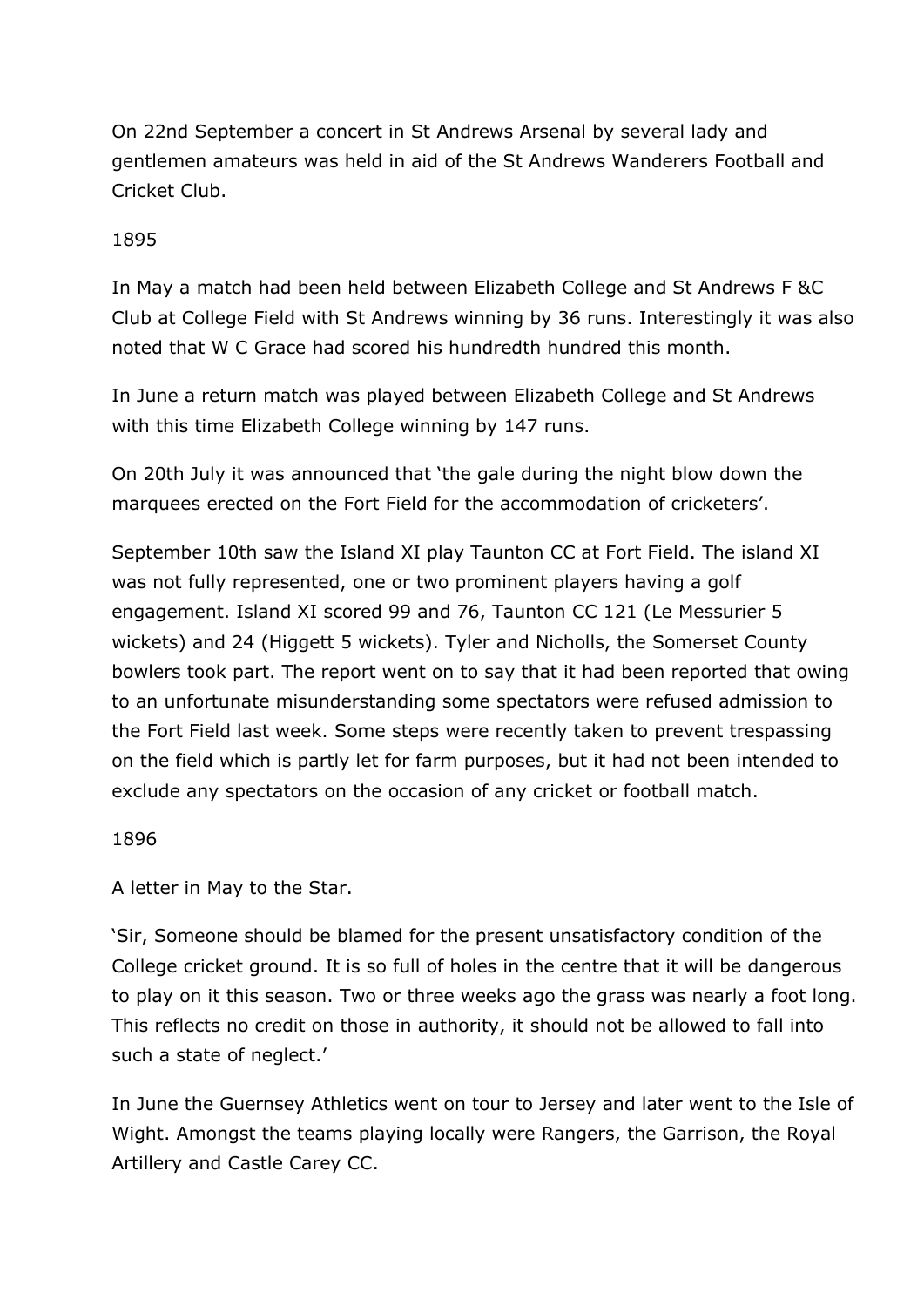The Guernsey Rangers scored 86 against the Northerners Athletic Club, for whom F C Howitt took 5 wickets, and in reply the northerners scored 90, the match played at Delancey Park.

On 3rd June the annual fixture between Elizabeth and Victoria schools was a narrow win for EC. The scores were EC 104 and 78, VC 126 and 54 having been 54-7 thereby EC winning by just 2 runs. For EC there was a certain PG Woodhouse playing in which he batted at number 10 and scored 2 and 0\*. The heroes for EC were A Stevens with 10-77 and W Brock 7-83 in the two innings.

In July Guernsey Athletic scored 201 and 45 against Incogniti CC at College Field. Incogniti had scored 329 for whom Capt E E Higginbotham shoes 108 and W Dunman 101.

In October the Guernsey Rangers F & CC general meeting was held at Mrs Old's Fountain Street Cafe.

## 1897

It was reported that on 9th June a most successful smoking concert was given by the Rangers F & CC at the Rechabite Hall in the Truchot. Songs were sung and cheers given to medal winners with the evening concluding at 10.45pm

Letter to the Editor on 10th July:

Sir, The Elizabeth College cricket field has become of late a regular promenade for nurses with perambulators and children in the afternoon and with twenty cricket balls flying in all directions for several hours, it is obvious that this will sooner or later end in a bad accident, and must therefore be stopped at once. The ground has also been invaded late in the evening by various parties of roughs, who have smashed all the glass in the sheds and broken into and damaged the pavilion. A special constable has therefore been sworn in and trespassers will henceforth be vigorously prosecuted.

Elizabeth College Games Committee.

On 8th September an article stated that there would be a match between the Guernsey Militia and Guernsey Athletics. Two days afterwards there would be a match between Married and Single players.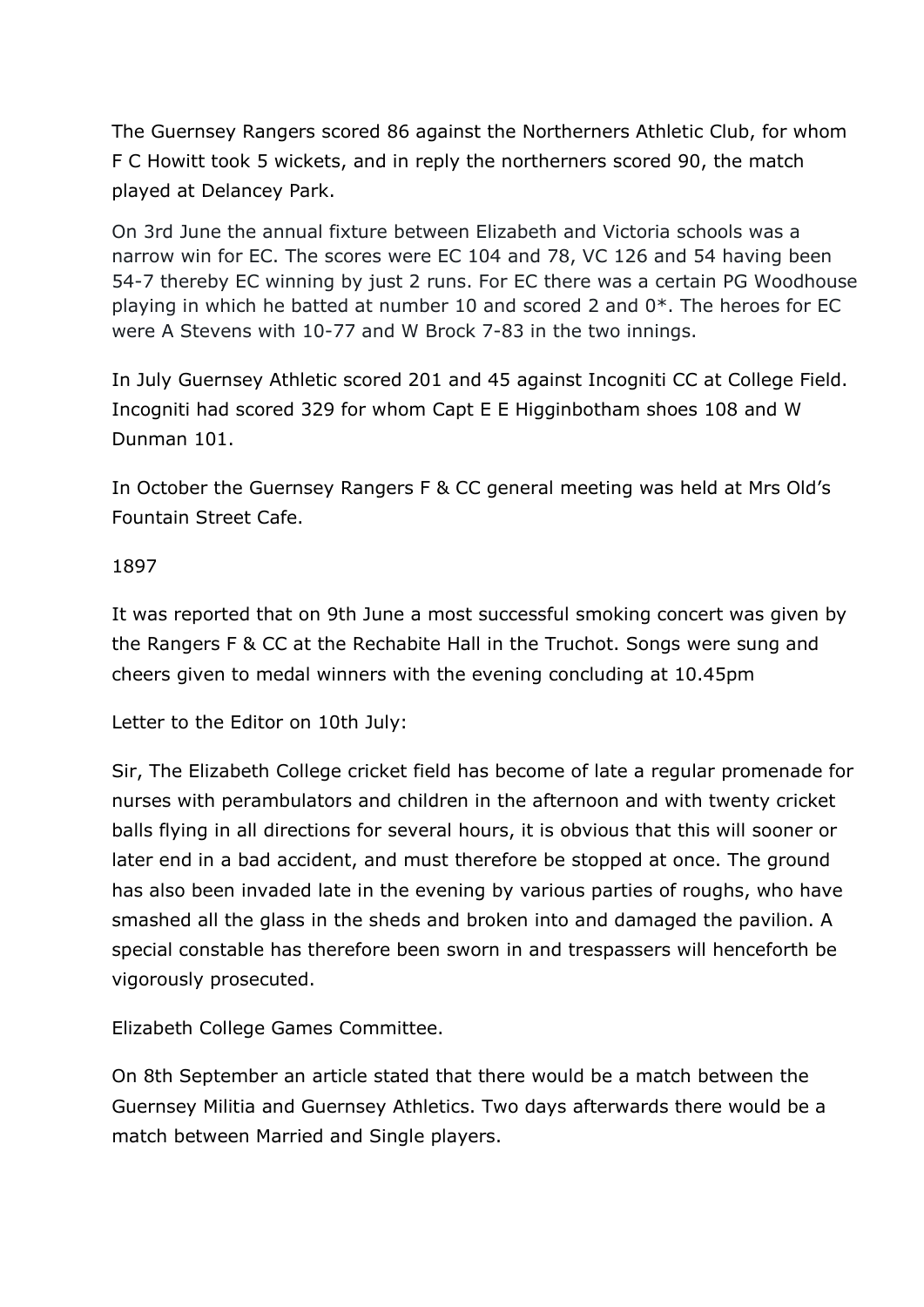Late in the year in December a short article was printed: 'It has definitely been decided to hold a bazaar in Easter week for the winding up of the College Field debt.'

# 1900

On 8th March t was announced that Mr James MacLaren, father of Mr A C MacLaren, the cricketer, died on Tuesday night after a long illness at his residency, St Martins. Mr MacLaren was the 1st president of the English Rugby Union in 1882 and for twenty years he had been treasurer to the Lancs CCC. He was formerly in business as a merchant in Manchester. He had 6 sons and 3 daughters.

The season opened with the Castel Roughs against the Grange CC. The Grange scored 171 with Sheldon scoring 55 and H F Morres 51. In reply the Roughs scored 124 with H T Knight scoring 54\*.

In May there were matches involving Elizabeth College, Guernsey Athletic, St Martins CC and the Castel. In a drawn match Elizabeth College scored 187 and the Castel replied with 77 for 5.

Bringing May to a conclusion St Martins scored 123 against Guernsey Athletics 104 for 5 at Delancey Park and Elizabeth College scored 54 in reply to the Castel Roughs 196. The Athletics also played against Elizabeth College where they scored 165 and the College easily won scoring 175 for 3 wickets with W A Wells scoring 77\* and B Leapingwell 60.

June was a good month for Elizabeth College when they amassed 257 (B Leapingwell 132) against Victoria College who were dismissed twice for 42 and 20 in Jersey.

Also in June St Martins scored 145 for 3 and then had the better of exchanges against the 3rd Suffolks who only mustered 44 and 23 for 1. St Martins came unstuck against the Grange CC when they scored 95 to the Grange's 140.

Elizabeth College won again when they scored 187 (B Leapingwell 97) against 77 for 5 for the Castel.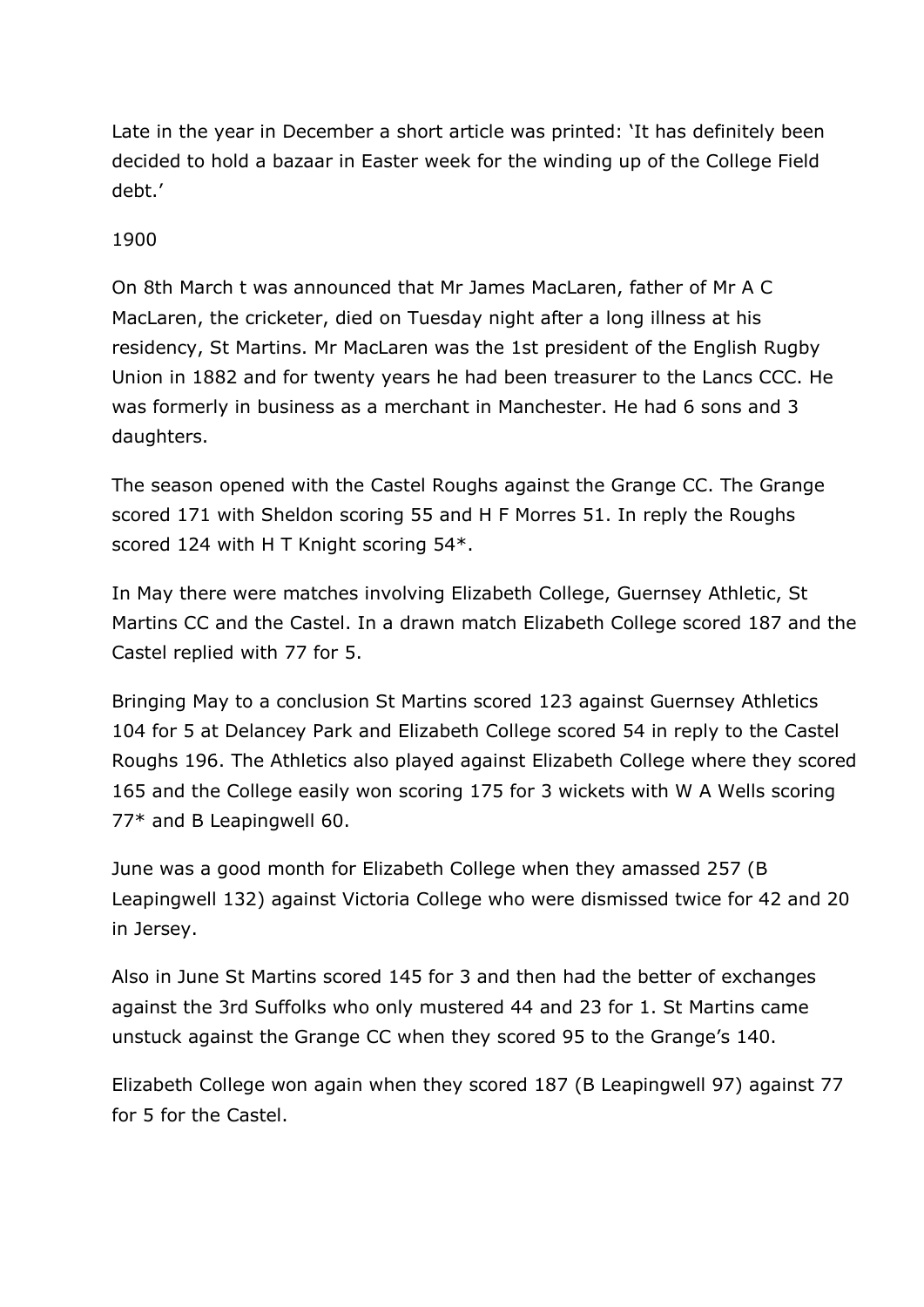At the end of June the Grange CC toured Jersey. In their first match they played Victoria College and the second match was against the Jersey Island Cricket Club. B Leapingwell continued his run of scores when he totaled 68 in College's 292 for 6 with Guernsey Athletics being all out for 118.

In June The Grange CC beat Elizabeth College by 48 runs and in July the was another drawn match between Guernsey Athletic (100 for 9 wickets, A Hill 26) and Castel Roughs (138, A Schreiber 37 and C Bradburne 23) at Cambridge Park.

In July a match was played at the College Field between Grange CC and Elizabeth College. The wickets were pitched at 11.15am, the College winning the toss and batting first scored 244. The Grange made 137 for 7. The following are the scores:

Elizabeth College

W A Wells b MacLaren 1

J A Laine c and b Andrews 19

C E Anderson c Andrews b Morgan 22

T H Knight c Wilson b Bradburne 22

T H Stanger-Leathes b MacLaren 25

B Leapingwell b Hill 70

H Leapingwell b MacLaren 0

R A Hayley b Morgan 10

R G MacLaren not out 21

H Brath run out 1

Thorne b Schreiber 36

Extras 11

Total 244

Grange CC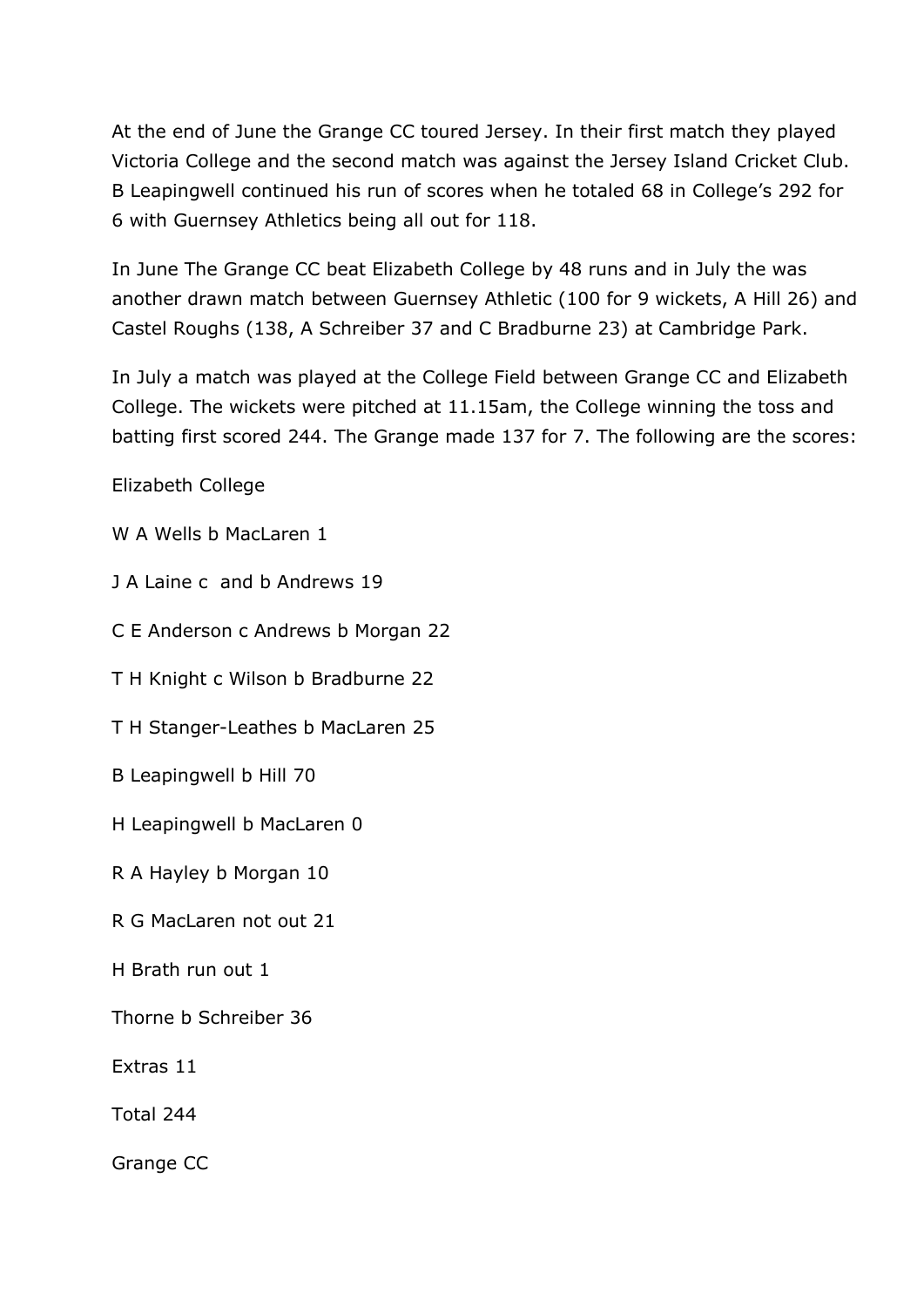D Andrews b B Leapingwell 42

A Schreiber b B Leapingwell 15

C Bradburne b H Leapingwell 25

A Hill b H Leapingwell 8

J W Morgan b Laine 8

W Sheldon run out 2

J MacLaren b Knight 16

Capt Byass not out 17

E H F Hutchinson dnb

J Wilson dnb

W C T McMaster dnb

Extras 4

Total 137

In September St Martins CC scored 210 for 4 wickets against Guernsey Athletic (74) but both sides only fielded 8 players.

St Martins

A R Hill b Hargreaves 0

J D Andrews law b Bird 4

G MacLaren 120\*

W G Dixon b Shakespeare 37

C P Hill c Carey b Hargreaves 42

R MacLaren dnb

W G T McMaster dnb